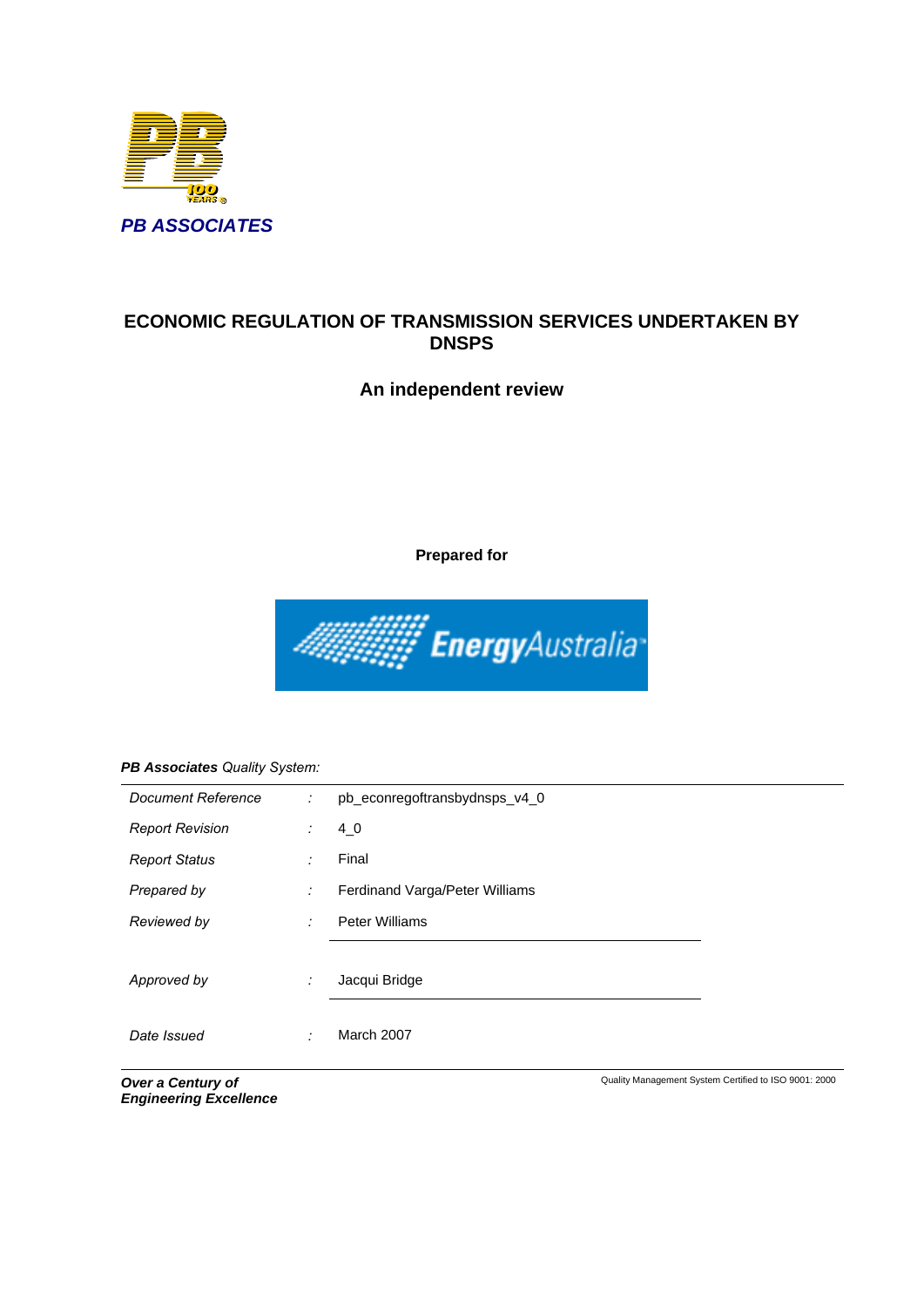

# **TABLE OF CONTENTS**

|                | <b>SECTIONS</b> |       |                                                                      |  |
|----------------|-----------------|-------|----------------------------------------------------------------------|--|
|                |                 |       |                                                                      |  |
| $\mathbf 1$ .  |                 |       |                                                                      |  |
|                | 1.1             |       |                                                                      |  |
|                | 1.2             |       |                                                                      |  |
|                | 1.3             |       |                                                                      |  |
| 2.             |                 |       |                                                                      |  |
|                | 2.1             |       |                                                                      |  |
|                |                 | 2.1.1 |                                                                      |  |
|                |                 | 2.1.2 |                                                                      |  |
|                |                 | 2.1.3 |                                                                      |  |
|                | 2.2             |       | DUPLICATIONS AND REDUNDANCIES IN THE EXISTING PROCESSES 7            |  |
| 3 <sub>1</sub> |                 |       | TRANSMISSION AND DISTRIBUTION PRICING UNDER A SINGLE REVIEW PROCESS9 |  |
|                | 3.1             |       |                                                                      |  |
|                | 3.2             |       | ALLOCATION OF AARR TO DISTRIBUTION AND TRANSMISSION SERVICES 10      |  |
|                | 3.3             |       |                                                                      |  |
| 4.             |                 |       |                                                                      |  |
|                | 4.1             |       | <b>IMPACT ON REGULATED REVENUES OF THE INTEGRATED BUSINESS  13</b>   |  |
|                |                 | 4.1.1 |                                                                      |  |
|                |                 | 4.1.2 |                                                                      |  |
|                |                 | 4.1.3 |                                                                      |  |
|                | 4.2             |       |                                                                      |  |
| 5.             |                 |       |                                                                      |  |

## **APPENDICES**

- Appendix A: Revenue determination and cost allocation
- **Appendix B:** Price setting

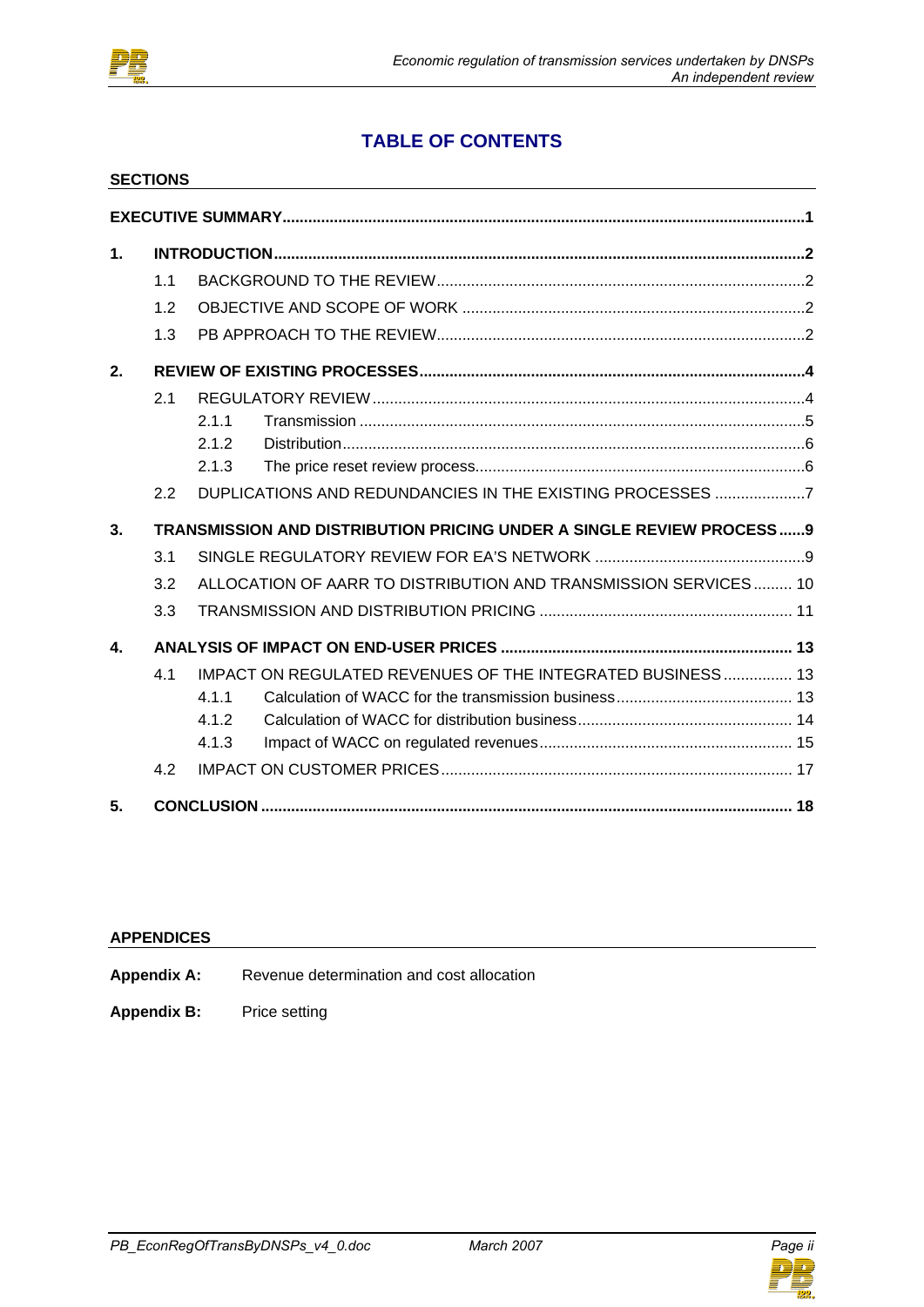

In preparing this report, PB has relied upon documents, data, reports and other information provided by Energy Australia as referred to in the report. Except as otherwise stated in the report, PB has not verified the accuracy or completeness of the information. To the extent that the statements, opinions, facts, information, conclusions and/or recommendations in this report are based in whole or part on the information, those conclusions are contingent upon the accuracy and completeness of the information provided. PB will not be liable in relation to incorrect conclusions should any information be incorrect or have been concealed, withheld, misrepresented or otherwise not fully disclosed to PB. The assessment and conclusions are indicative of the situation at the time of preparing the report. Within the limitations imposed by the scope of services and the assessment of the data, the preparation of this report has been undertaken and performed in a professional manner, in accordance with generally accepted practices and using a degree of skill and care ordinarily exercised by reputable consultants under similar circumstances. No other warranty, expressed or implied, is made.

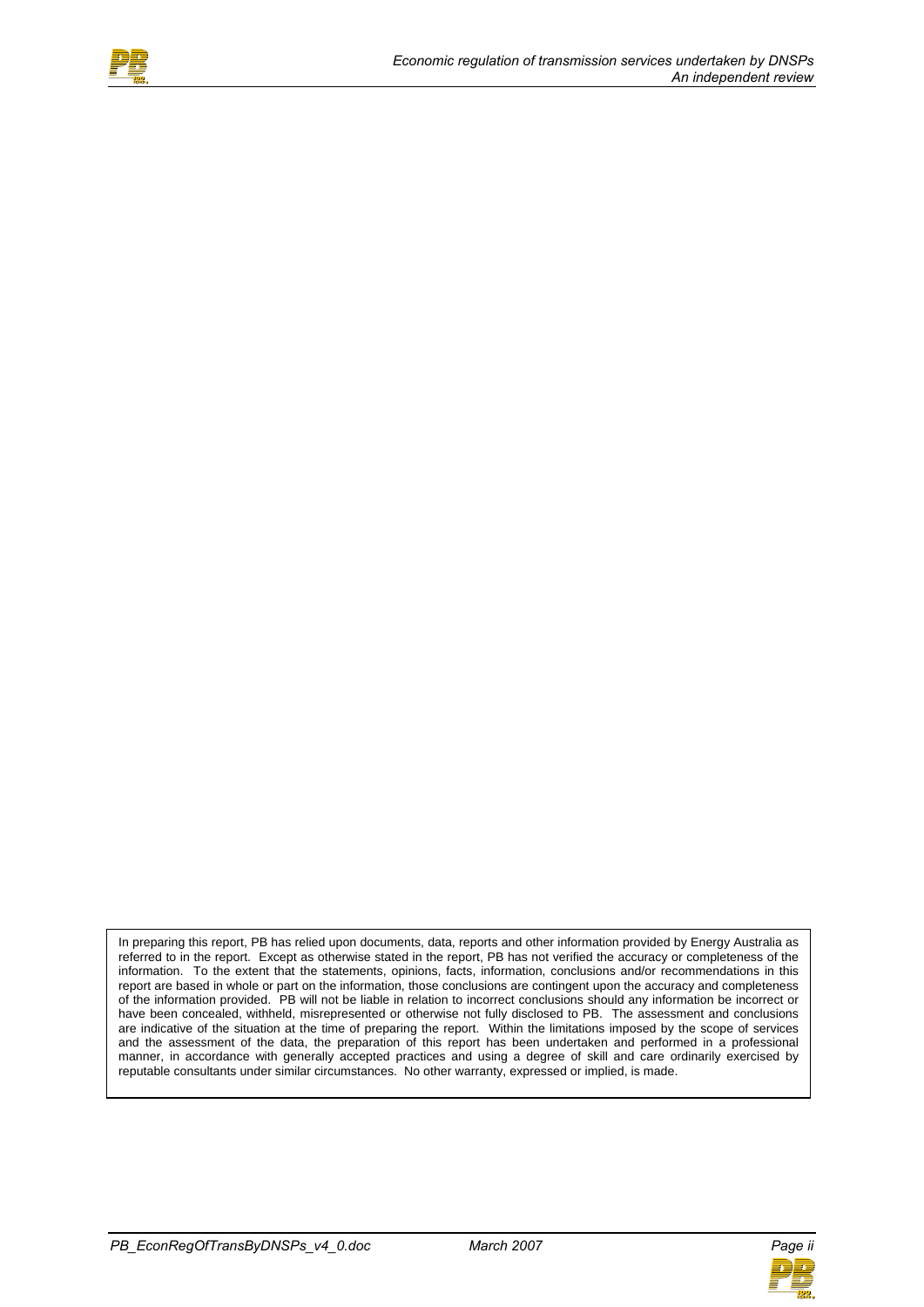

# **EXECUTIVE SUMMARY**

Energy Australia ("EA") owns a significant number of assets that, on the basis of the definitions in the National Electricity Rules ("the Rules"), form part of the transmission system. These assets represent a small proportion (around 12%) of Energy Australia's total regulated asset base.

EA is of the view that this transmission function is incidental to the provision of distribution services and for, all intents and purposes, the assets are managed and operated as a single integrated network business. However, the Rules, as currently drafted, require two separate regulatory reviews to be undertaken, under two distinct and separate regulatory regimes. EA proposes a change to the existing Rules that would allow a single regulatory process for its entire network, with separate pricing of the transmission and distribution networks following the calculation of the revenue requirement.

PB has undertaken an independent review of current regulatory practice and has assessed whether the benefits of moving to a single determination for EA's entire network outweigh any adverse market or customer effects. It is intended that this review will support EA in its rule change proposal submission to the Australian Energy Markets Commission (AEMC).

In pursuit of the project objective, PB has undertaken the following tasks:

- conducted an independent review of EA's existing processes associated with transmission and distribution price determinations;
- identified the potential process efficiency gains which might be realised through the removal of duplication and/or process redundancies in the event of the proposed Rule change being adopted by the AEMC; and
- explored the new processes associated with developing transmission and distribution prices in the context of a single network regulatory review process.

Through this process PB has developed an independent view on the likely impact of the proposed changes on both transmission and distribution customer prices and on regulated revenues.

The PB conclusions are as follows:

- the introduction of a single regulatory review would increase process efficiency and reduce costs – both for the regulator and the network business;
- the opportunities for rationalisation of the price setting processes are limited and any changes to pricing may result in significant customer price disturbances;
- EA should continue with its current principles of revenue allocation to avoid customer price disturbance;
- there will be no impact on customer prices, nor on the financial position of EA, as a direct result of the proposed single review process, other than the potential effects of a change in WACC;
- the impact of applying a distribution WACC to EA's transmission assets is likely to be negligible and could anyway be easily corrected if required; and
- the potential change in WACC should be weighed against the potential change of the parameters other than debt margin, market benefits from the simplification of regulatory processes, impacts from movement in capex incentive arrangements and impact from movement in incentive arrangements for service standards.

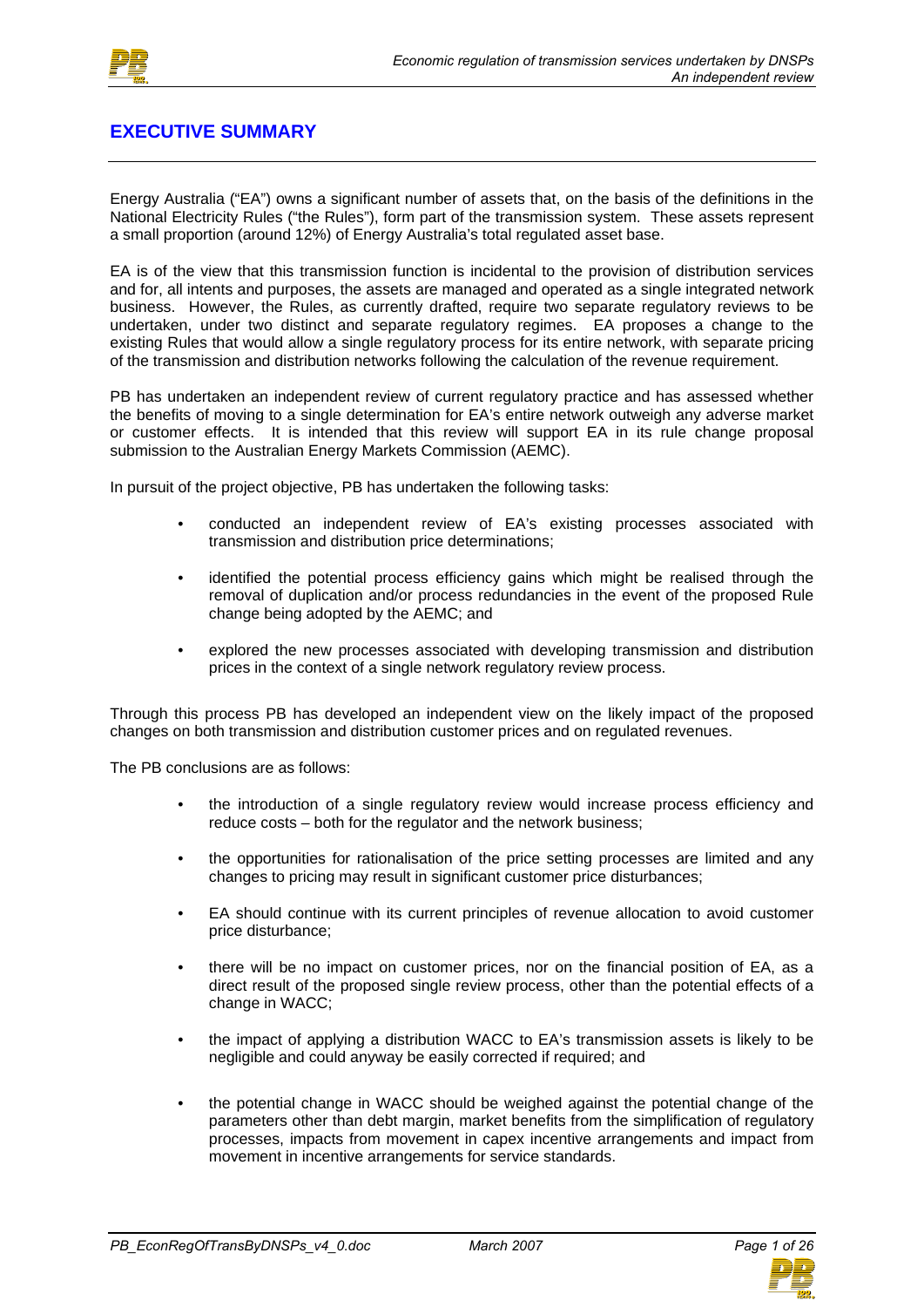

# **1. INTRODUCTION**

In this section we set out the background to the PB review, the objectives of the works and the scope of our engagement. We also include a description of the PB approach to the project.

## **1.1 BACKGROUND TO THE REVIEW**

Energy Australia ("EA") owns a significant number of assets that, on the basis of the definitions in the National Electricity Rules ("the Rules"), form part of the transmission system. These assets represent a small proportion (around 12%) of Energy Australia's total regulated asset base.

PB understands that EA is of the view that this transmission function is incidental to the provision of distribution services and for, all intents and purposes, the assets are managed and operated as a single integrated network business. However, the Rules, as currently drafted, require two separate regulatory reviews to be undertaken, under two distinct and separate regulatory regimes.

In both the 1999 and 2004, EA was subjected to separate regulatory determinations for its transmission and distribution networks. The Australian Competition and Consumer Commission (ACCC) undertook the regulatory review of the EA assets deemed to be *transmission* and the Independent Pricing and Regulatory and Tribunal (IPART) reviewed the EA *distribution* assets. EA has advised that a significant level of duplication and redundancy was evident in the undertaking of two concurrent reviews. EA believes that this problem will be exacerbated when responsibility for the regulation of both networks rests with the same regulator – the Australian Energy Regulator  $(AER)^1$ .

For these reasons, EA proposes a change to the existing Rules that would allow a single regulatory process for its entire network, with separate pricing of the transmission and distribution networks following the calculation of the revenue requirement. Separate pricing would enable a continuation of the established frameworks for the development of prices and the associated continued close management of end customer price disturbance.

## **1.2 OBJECTIVE AND SCOPE OF WORK**

The overall aim of this assignment by PB has been to undertake an independent review of current regulatory practice and to assess whether the benefits of moving to a single determination for EA's entire network outweigh any adverse market or customer effects. EA intends to use this independent report to support a rule change proposal submission to the Australian Energy Markets Commission (AEMC).

### **1.3 PB APPROACH TO THE REVIEW**

In meeting the project objectives, PB has undertaken the following tasks:

- conducted an independent review of EA's existing processes associated with transmission and distribution price determinations;
- identified the potential process efficiency gains which might be realised through the removal of duplication and/or process redundancies in the event of the proposed Rule change being adopted by the AEMC;

 $\overline{1}$ 



The AER is part of the Australian Competition and Consumer Commission (ACCC).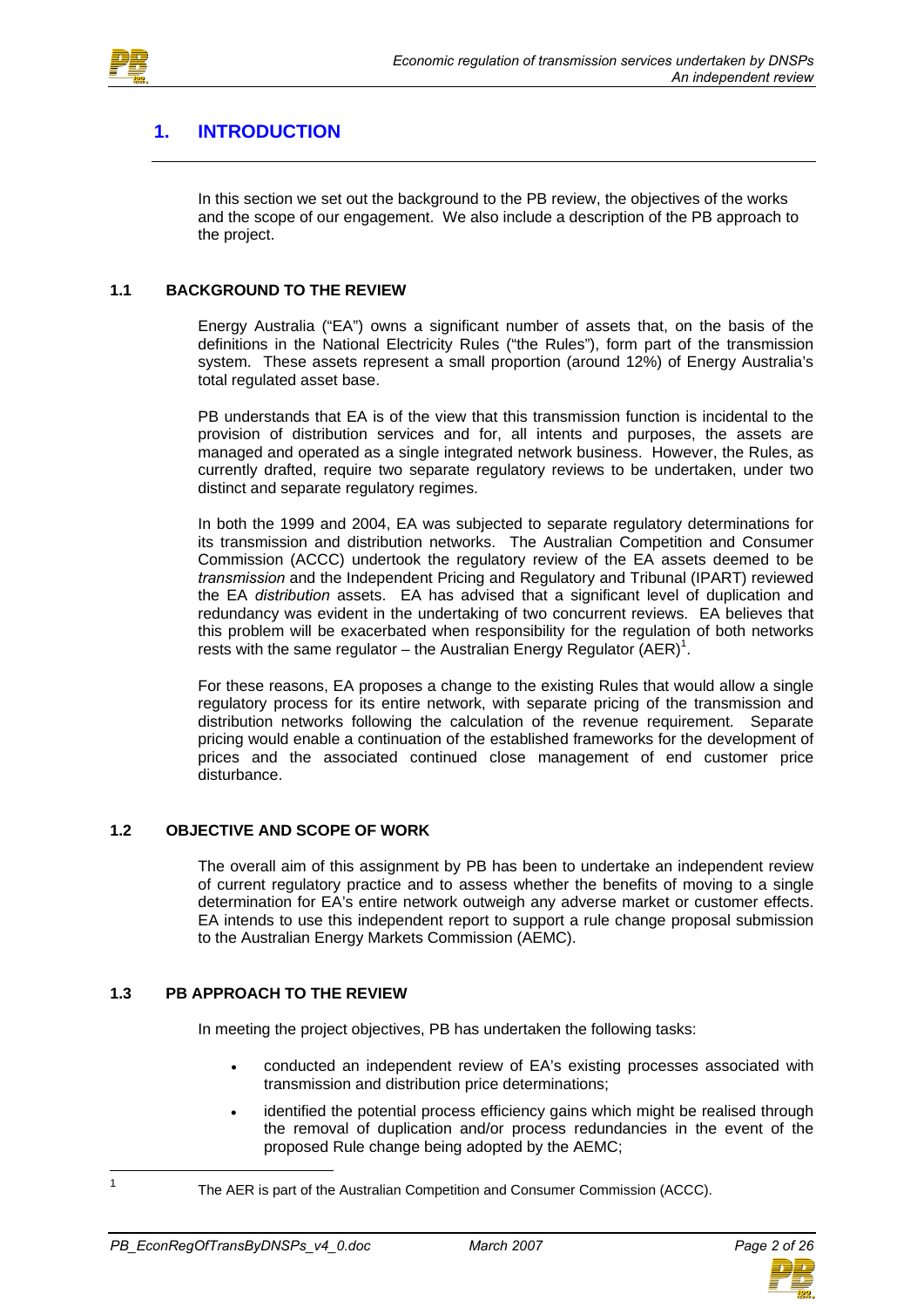

- explored the new processes associated with developing transmission and distribution prices in the context of a single network regulatory review process; and
- formed an independent view on the likely impact of the proposed changes on both transmission and distribution customer prices and on regulated revenues.

PB has used these project tasks in order to develop an independent view on answers to the following questions with regard to the change proposals:

- does the proposed new process achieve the desired outcome  $-$  for both the DNSP and the regulatory authorities?
- do the proposed changes deliver any market benefits?
- do the proposed changes deliver any other efficiency gains (e.g. organisational, procedural)?
- what is the potential impact on customer prices?
- are there any other issues or options that the new process introduces? For example:
	- allocation of costs between transmission and distribution (options)
	- potential windfall gains and losses for EA.

#### *Structure of this report*

In Section 2 of this report we provide an outline description of the existing processes associated with the economic regulation (and price setting) of both EA's transmission and distribution networks. In Section 3 we describe how the new (proposed) process might work and highlight any issues or potential challenges which may arise. Section 4 reports on our analysis on the potential impact of the new regime on ends user (customer) prices. The PB conclusions are set out in Section 5.

Appendix A provides details of the current revenue determination and cost allocation processes for transmission and distribution services.

Appendix B provides details of current price setting processes for transmission and distribution services.

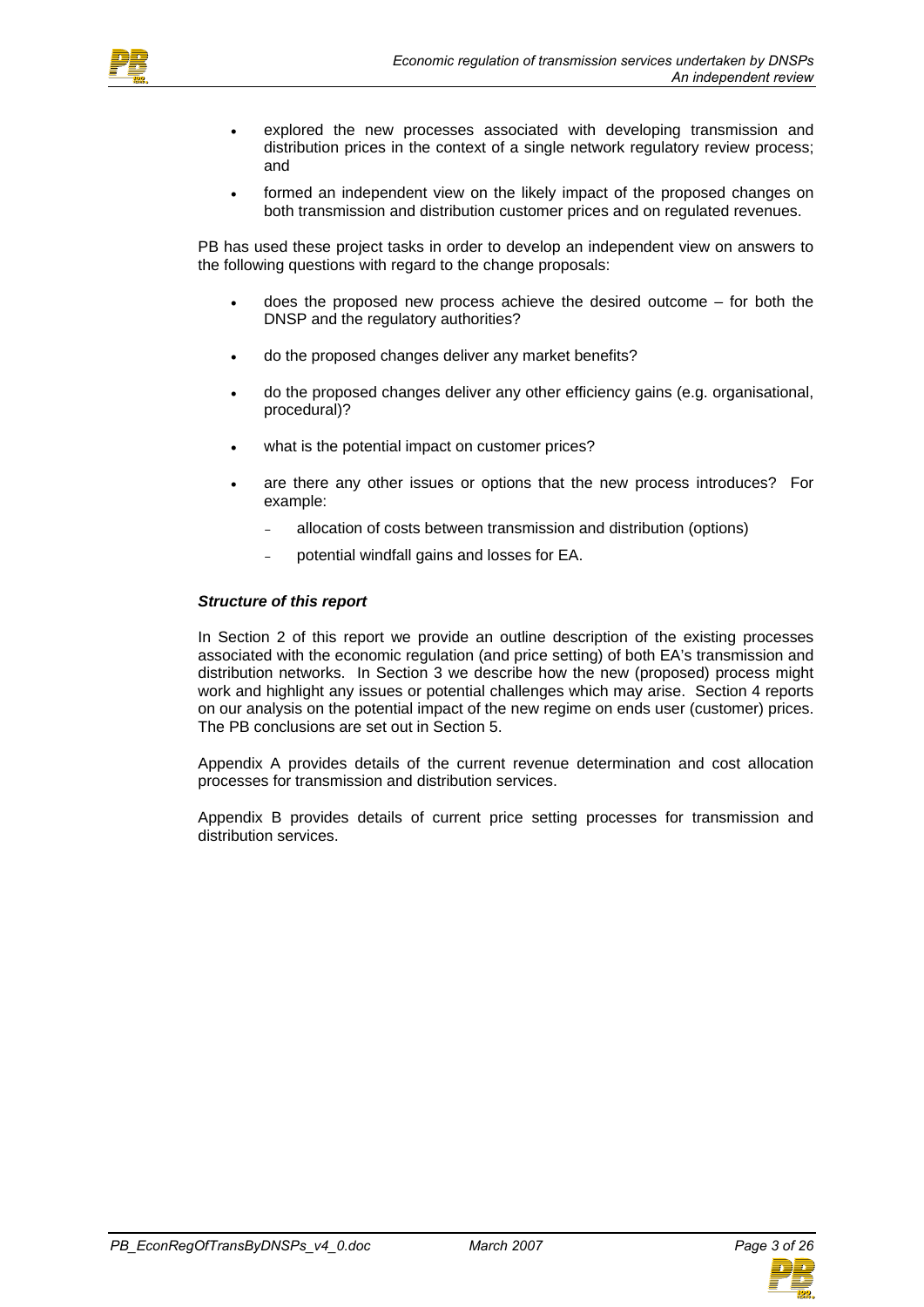

# **2. REVIEW OF EXISTING PROCESSES**

This section of the report describes the existing processes associated with the economic regulation of EA's transmission and distribution assets. This includes an overview description of the regulatory review processes and the mechanisms associated with determining allowed revenues and allocated costs.

As part of this process, PB has reviewed the relevant documentation and has held discussions with specialist EA staff. In this section we also report on any identified duplication and/or process redundancies which may be potentially avoidable in the event that the proposed Rule change is made.

### **2.1 REGULATORY REVIEW**

The revenues associated with EA's electricity assets (both transmission and distribution) are, by virtue of their (natural) monopolistic characteristics, subject to economic regulation. Although the way in which the allowed revenue is described varies slightly between transmission and distribution electricity assets, in both cases the regulator (effectively) prescribes the amount which the business is permitted to charge for provision of its network services.

Under the current regulatory framework EA is required to undergo two distinct, and separate, regulatory review processes. From first inspection it would seem that this arrangement may result in significant duplication and redundancy. Given that the regulation of both the transmission and distribution networks will be undertaken by a single regulator in the future, many of these processes are unnecessary and redundant.

Figure 2-1 shows the two separate regulatory review processes for transmission and distribution. Under the present arrangements EA's network assets are categorised as either *transmission* or *distribution* before the review process can proceed. Projected capital expenditure (capex) and operational expenditure (opex) also needs to be categorised at the start of the process.

Presently, under the definitions in the Rules, a transmission network is defined as being a network which operates at a nominal voltage of 220kV and above plus any part of a network which operates in parallel and provide support to a higher voltage transmission network – including networks operating at voltages between 66kV and 220kV<sup>2</sup>.

#### *The classification of assets can change*

This definition can mean that some assets move between classifications in accordance with operational conditions.

Also, the status of assets is 'as commissioned' and this can only be re-classified at the end of the regulatory period. For example, an asset might be commissioned at a distribution voltage (and hence classified as distribution) but the operating voltage may be increased at a later time – this may be, for example, once a new line is subsequently built and commissioned. Additionally, changes to the transmission network can move assets owned by EA into and out of the transmission category (depending on augmentation or reconfiguring of the transmission network).



 $\frac{1}{2}$ 

National Electricity Rules, Version 12, Chapter 10 (Glossary). The definition also provides for any part of a network, operating at a nominal voltage of between 66kV and 220kV, to be deemed part of the *transmission network* by the AER.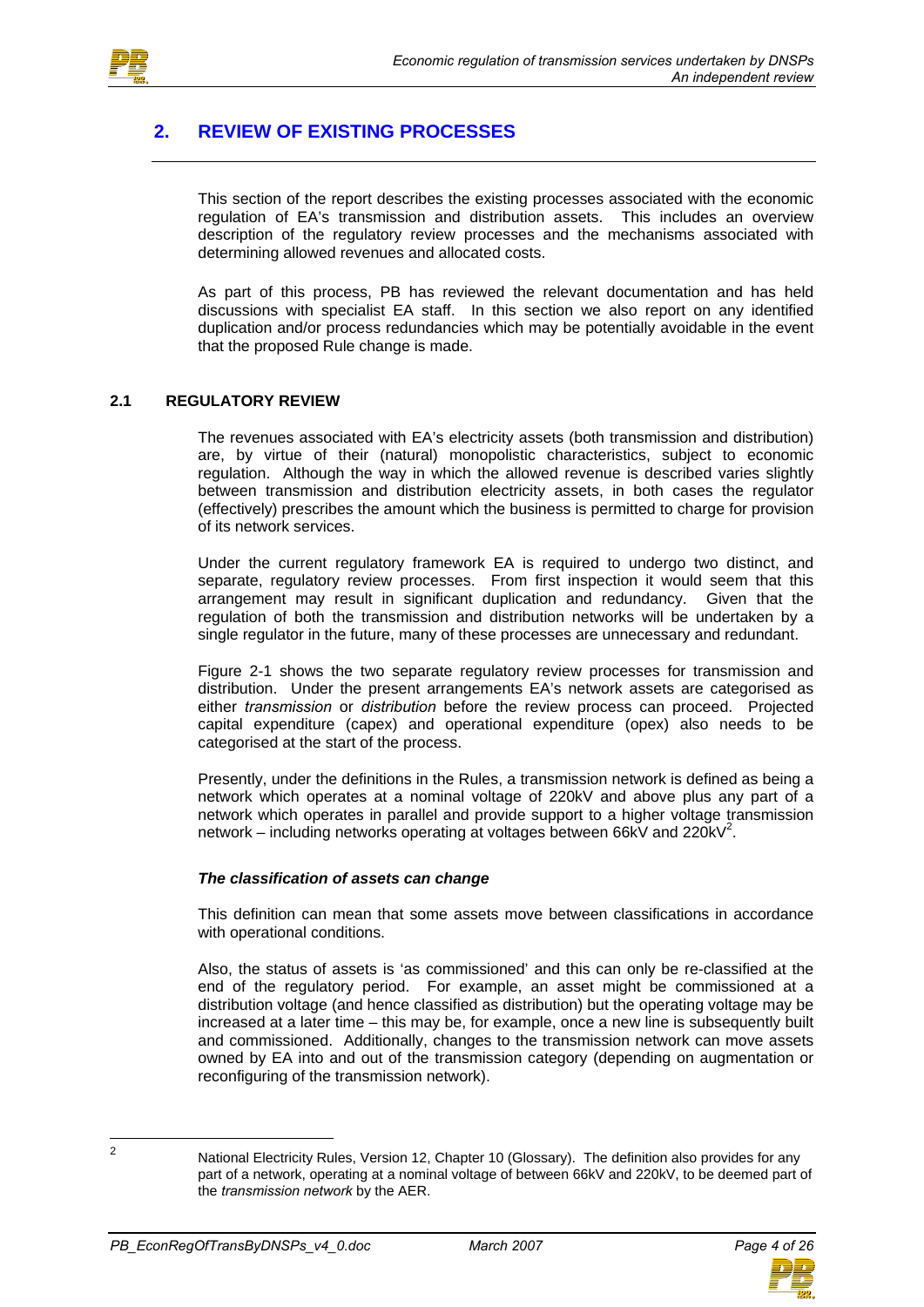

#### **2.1.1 Transmission**

The Australian Energy Regulator (AER) performs economic regulation of the electricity transmission networks operating in the National Electricity Market (NEM). This includes the economic regulation of those assets which are owned and operated by EA and which are deemed to be transmission by virtue of the definitions contained within the Rules ("the EA transmission assets"). The AER assumed this responsibility from the Australian Competition and Consumer Commission (ACCC) on 1 July 2005.

The current determination period associated with the EA transmission assets runs from 1 July 2004 to 30 June 2009. The ACCC set transmission revenues at the beginning of this regulatory period based on its consideration of the required levels of network investment (and operating costs) during the period. The ACCC published its draft determination on the network revenue cap for the EA transmission assets in April 2004.

At this time, the intention was for the ACCC to undertake a review of *actual* capital expenditure at the end of the period and for adjustments to be made in accordance with the ACCC's view of the prudency and efficiency with which investments, during the period, have been made. A so called '*ex-post'* capex regime.

#### *The regulatory framework for transmission was revised in 2005*

In 2005, the ACCC moved away from an *ex-post* capex regime to an *ex-ante* capex regime. In an *ex-ante* regime, a greater emphasis is placed on conducting a rigorous review of forecast investment before that investment is undertaken. An investment cap is set at the beginning of the regulatory period; there is little or no emphasis placed on *actual* expenditure and, therefore, no *ex-post* review.

It was considered that this approach delivered a number of advantages – including the provision of greater certainty for stakeholders; improving the assessment framework for capital investments and generally represents a move towards a more light-handed regulatory regime.

As part of the transition to the *ex-ante* investment regime, a further assessment the EA forward capex was undertaken. In April 2005, the ACCC published its final determination, taking account of its re-assessment of the forward capex allowance required under the ex-ante framework.

#### *The present regulatory regime (for transmission) uses a post-tax nominal WACC*

Under the 'new' regulatory regime for transmission, the rate of return on assets is calculated on a post-tax basis. In addition, returns are calculated on a *nominal* basis (rather than on a *real* basis). The result is a *post-tax nominal* Weighted Average Cost of Capital  $(WACC)^3$ .

Under the 'post tax' framework, the business's tax liabilities are treated as a separate expenditure item and, as such, appear as a separate term in the building block equation.

 $\mathbf{R}$ 



<sup>3</sup> A detailed discussion on the implications or moving from a WACC based on pre-tax real returns to a post-tax nominal WACC, is beyond the scope of this review. A more detailed discussion can be found in the ACCC Draft Statement of Principals for the Regulatory of Transmission Services, 27 May 1999

<sup>(</sup>http://www.aer.gov.au/content/item.phtml?itemId=660464&nodeId=cf271e3ac6ead62ea894bf6d42 9066bc&fn=A2-%20Draft%20SRP.pdf )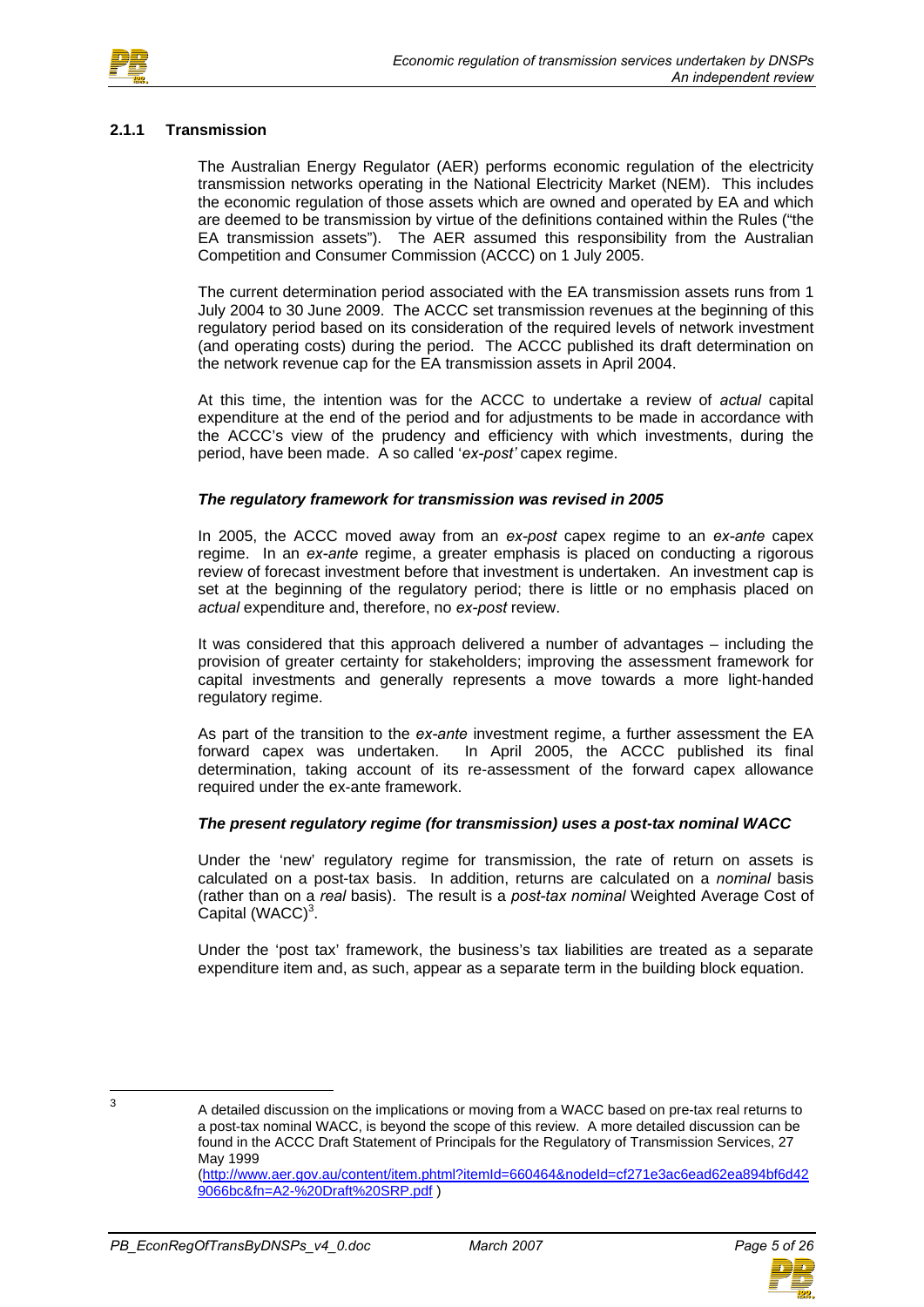

#### **2.1.2 Distribution**

The economic regulation of the NSW electricity distribution networks is presently the responsibility of IPART. In January 2008 this responsibility is scheduled to transfer to the AER. The AER will assume responsibility for the economic regulation of all of the distribution networks in the NEM at this time.

The current determination period associated with the EA distribution assets runs from 1 July 2004 to 30 June 2009. IPART set distribution business revenues at the beginning of this regulatory period based on its consideration of the required levels of network investment (and business operating costs) during the period. IPART published its final draft determination on the network revenue cap for the EA distribution business in June 2004.

To date, IPART has applied an *ex-post* regime in its assessment of investment in the distribution network. This process relies heavily on a review of *actual* capital expenditure at the end of the period and for adjustments to be made in accordance with IPART's view of the prudency and efficiency with which investments, during the period, have been made.

#### *The present regulatory regime (for distribution) uses a pre-tax real WACC*

Under the existing arrangements for the economic regulation of distribution, the rate of return on assets is calculated on a pre-tax basis. In addition, returns are calculated on a *real* basis (rather than on a *nominal* basis). The result is a *pre-tax real* Weighted Average Cost of Capital (WACC). Under this regime tax is already provided for in the pre-tax return and does not, therefore, appear as a separate term in the building block equation.

#### **2.1.3 The price reset review process**

At a summary level, the process for undertaking a regulatory review of monopoly network businesses, both transmission and distribution, for the purposes of establishing allowed revenues, is as follows:

- 1. business submissions are received by the regulator
- 2. regulator's consultant is engaged and begins review of submission
- 3. consultant produces detailed (final) draft report on technical review
- 4. businesses comment on draft report
- 5. regulator makes draft determination
- 6. responses and submissions (from all interested parties) on draft decision and consultant's report
- 7. regulator's final determination is published.

It is not unusual for the time period to complete steps 1 to 7 above to be 9-10 months. Under the present arrangements all of these review steps are carried out separately for both EA's distribution business and for those assets owned and operated by EA which are deemed to be *transmission*.

In order to begin the regulatory review process set out above, EA needs to undertake an allocation exercise associated with the existing asset base, forecast (*ex-ante*) investment and opex for both transmission and distribution. Figure 2-1 illustrates this duplication.

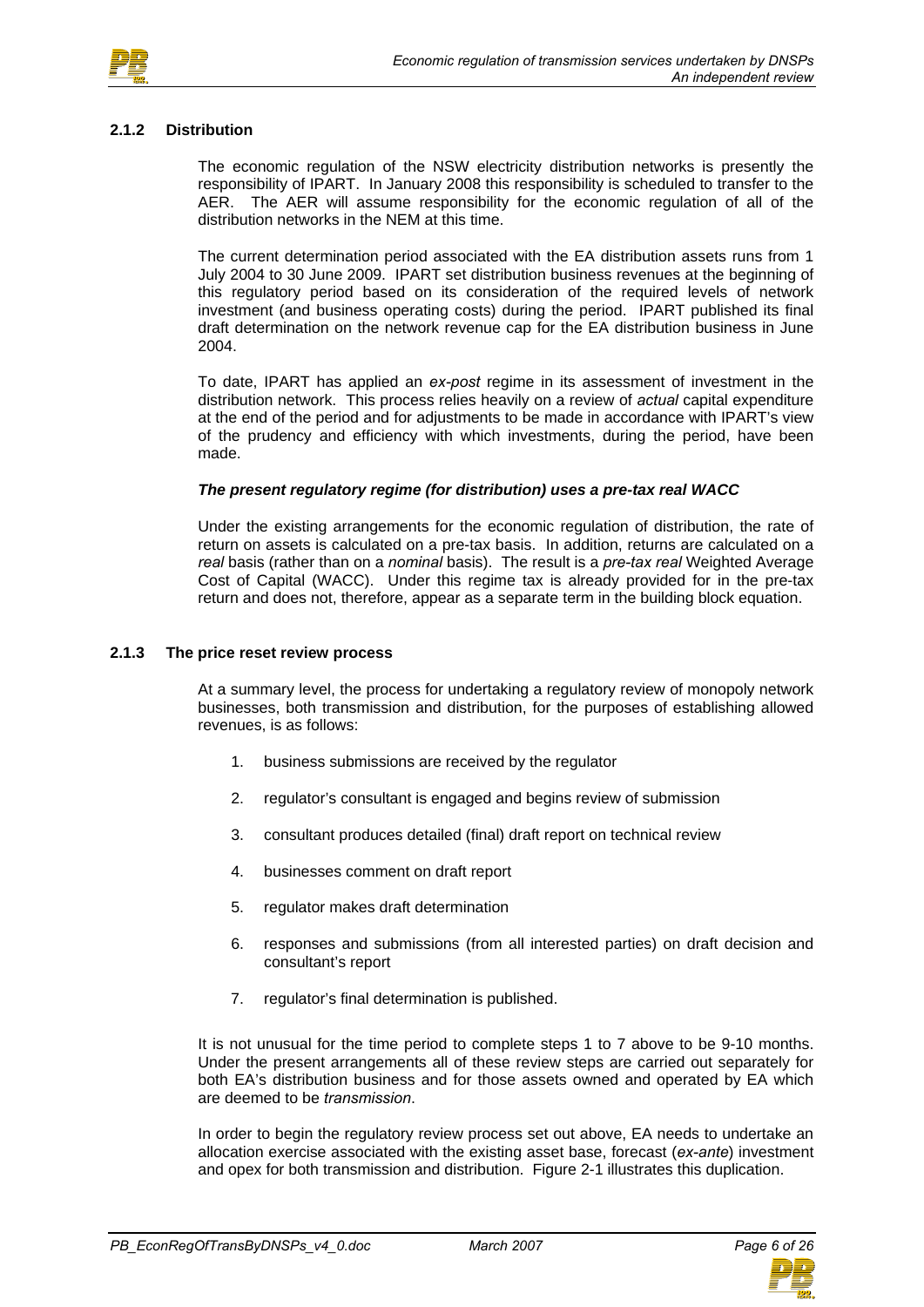



#### **Figure 2-1 – Overview of regulatory process applicable for Energy Australia**

## **2.2 DUPLICATIONS AND REDUNDANCIES IN THE EXISTING PROCESSES**

The differences in the regulatory frameworks for the determination of annual revenue requirements for distribution and transmission services, are minor. Moreover, the differences in these frameworks are expected to diminish, or even potentially cease to exist, as the economic regulation of electricity distribution transfers to the AER and the efforts are made to improve the integrity and consistency of regulatory processes $4$ .

Nevertheless, distribution service providers having assets deemed to be *transmission* under the Rules (which are incidental to the provision of distribution services) are still required to undergo two distinct and separate regulatory reviews.

Two separate and distinct regulatory reviews would seem to lead to the duplication of a number of regulatory process elements. This include, but are not limited to, the following:

- regulatory submissions by the businesses;
- information requests and financial models;
- the regulator's own analysis;
- regulator's consultant reports;
- publication of discussion papers;
- public forums and third party submissions; and
- reviews of costs and public submissions.

The introduction of a single regulatory review process for distribution businesses having some assets also deemed *transmission* by virtue of the Rules definition, would result in

 $\frac{1}{4}$ 



Indeed, PB can see no reason why a pre-tax real, ex-post, framework (with regulatory depreciation) and a post-tax nominal, ex-ante, framework (with accounting depreciation) should coexist under a single national regulator.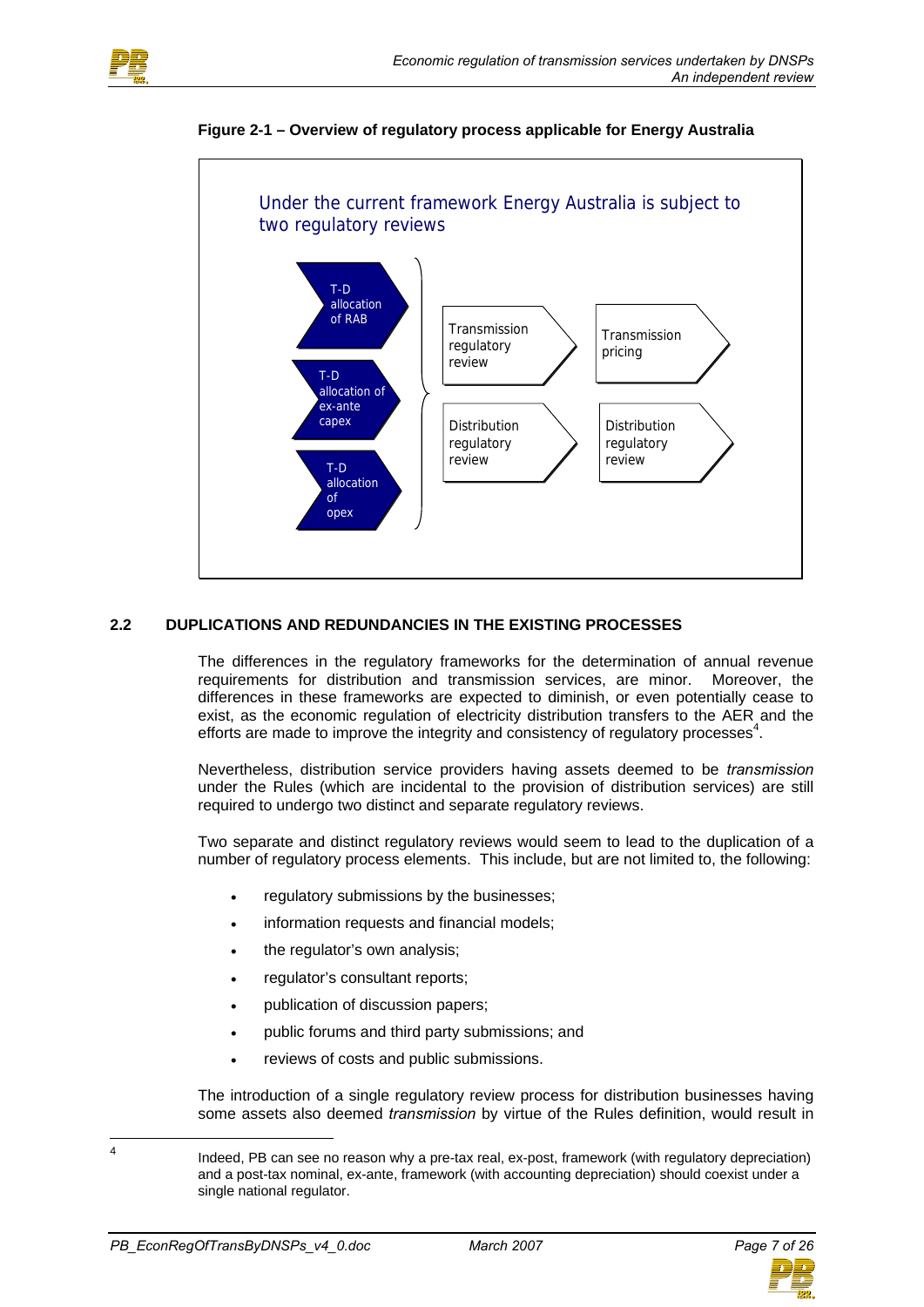

elimination of these duplications and would lead to significant simplification of the processes. This, in turn, would increase process efficiency and lower costs – for both the businesses and for the regulator.

Whilst the processes associated with the determination of the overall allowed revenue for transmission and distribution are very similar, the subsequent process for determining prices is distinctly different. Price incentives for typical transmission and distribution customers are very different. This is also reflected in a difference in both cost allocation principles and final price structures. The opportunities for rationalisation, and hence simplification, of the price setting processes are, therefore, somewhat limited. Moreover, any changes in pricing processes could lead to unacceptably high customer price disturbances.

The high level revenue and price determination processes, and the identified key areas of duplication, are illustrated in Figure 2-2.

#### **Figure 2-2 – Revenue and price determination processes for distribution and transmission**



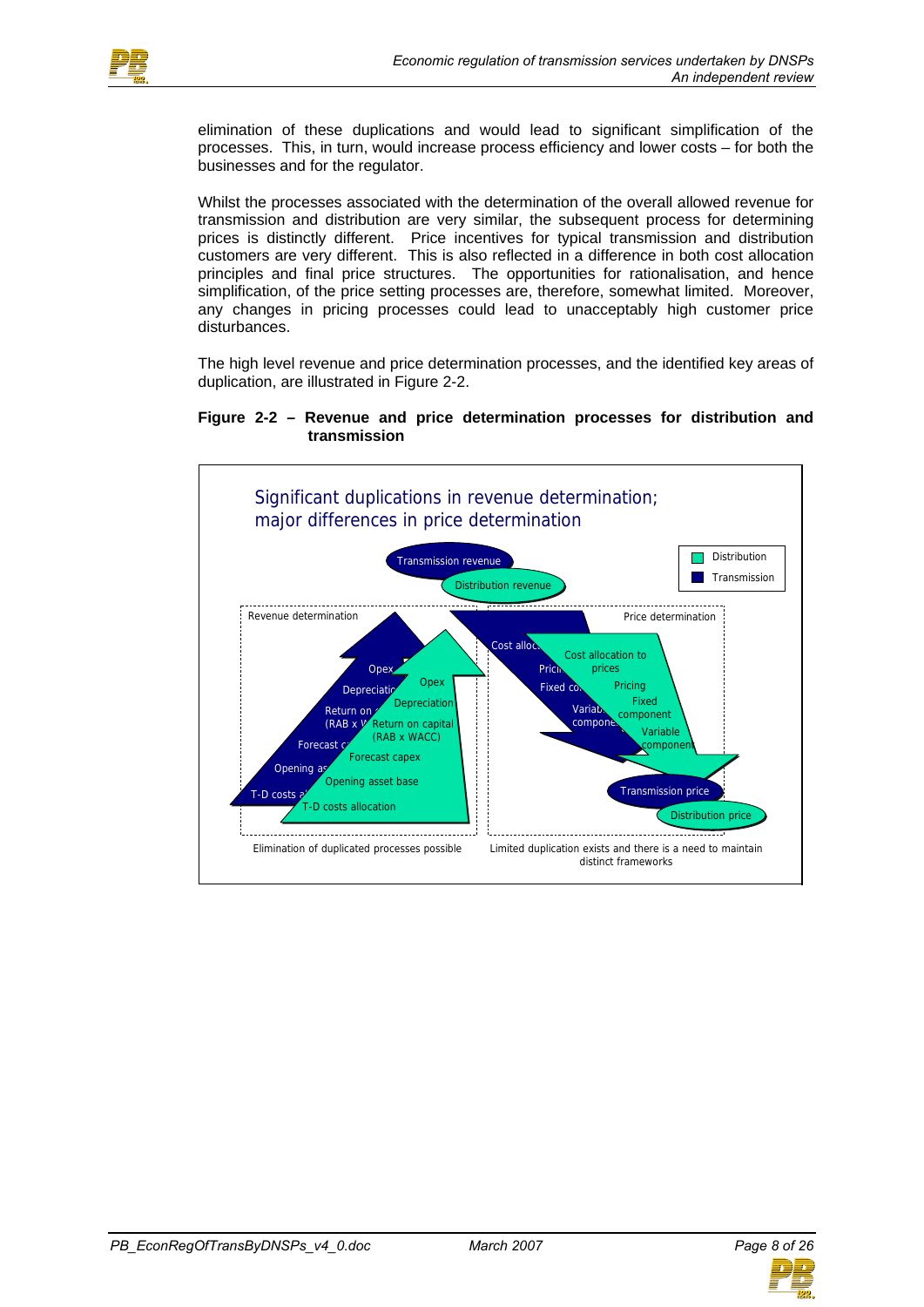

# **3. TRANSMISSION AND DISTRIBUTION PRICING UNDER A SINGLE REVIEW PROCESS**

In order to simplify the regulatory process and to ensure the integrity of regulatory framework, PB understands that EA is seeking a single regulatory determination for its entire network business.

Under this proposal, all of the EA network, including both transmission and distribution assets, would be the subject of a single regulatory review. With the vast majority of the EA assets being associated with the distribution network, and with EA essentially being a distribution network business, it would seem appropriate for the single, rationalised, regulatory review process to be based on that currently applied to the distribution business.

Under the EA proposals, the single regulatory review for EA would be followed by an allocation of allowed revenues (based on a number of alternative methodologies) and then a separate process for the development of distribution and transmission prices – based on existing methodologies. A comparison of the current and proposed regulatory processes is illustrated in Figure 3-1.

### **Figure 3-1 – Comparison of current and proposed regulatory processes**



# **3.1 SINGLE REGULATORY REVIEW FOR EA'S NETWORK**

Under a single regulatory review, the AARR would be based on the same building block approach as currently used in both transmission and distribution price reviews. The AARR would be the sum of return on RAB, depreciation, efficient operating costs and tax (in the case of a post-tax framework).

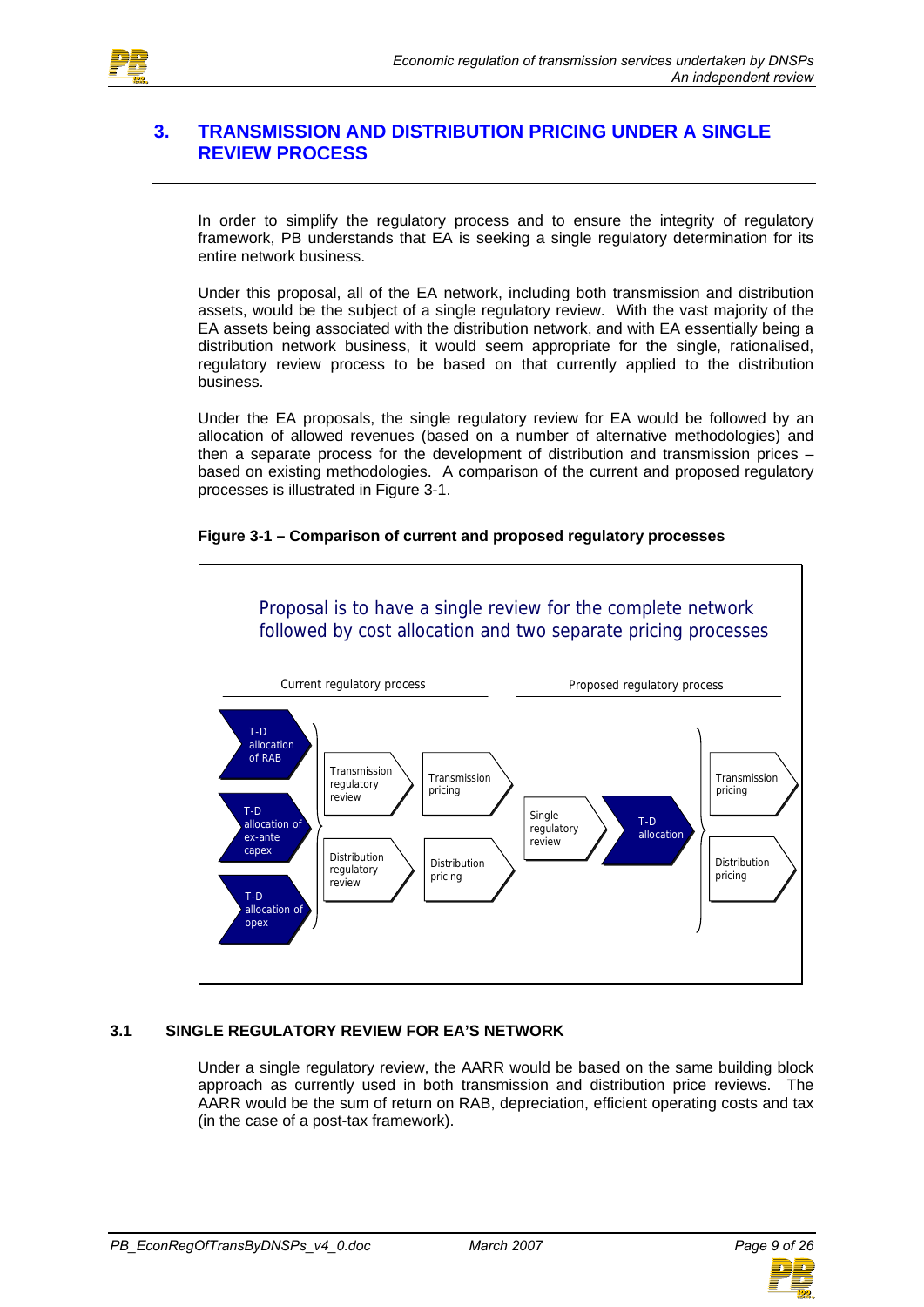

#### **3.2 ALLOCATION OF AARR TO DISTRIBUTION AND TRANSMISSION SERVICES**

Once a single AARR is established for the transmission and distribution assets, there is a requirement to apportion, or allocate, the revenue across the two businesses so as to yield an amount which can be used as the basis for setting prices.

There are several options for this cost allocation process ranging from simple allocation of AARR based on RAB value at the beginning of regulatory period to a more complex allocation methodology which examines each individual terms in the building block equation considering different cost allocation keys. An overview of some potential allocation methods is illustrated in Figure 3-2.



#### **Figure 3-2 – Overview of cost allocation options under single review process**

Under the current regulatory frameworks, the allocation of costs between transmission and distribution is at a building block level. Specifically:

- $\bullet$  the transmission and distribution asset bases<sup>5</sup> are treated separately;
- depreciation is assigned in accordance with asset identification in existing accounting systems;
- operating costs are either directly associated with transmission or distribution functions, or are allocated according to more detailed (engineering) assessment of cost centres; and
- tax is recovered either pre-tax (distribution) or post-tax (transmission) and the WACC adjusted accordingly.

This relatively complex process is required in order to ensure that resulting prices are cost reflective.



 $\frac{1}{5}$ 

Including ex-post and ex-ante review of capital expenditures.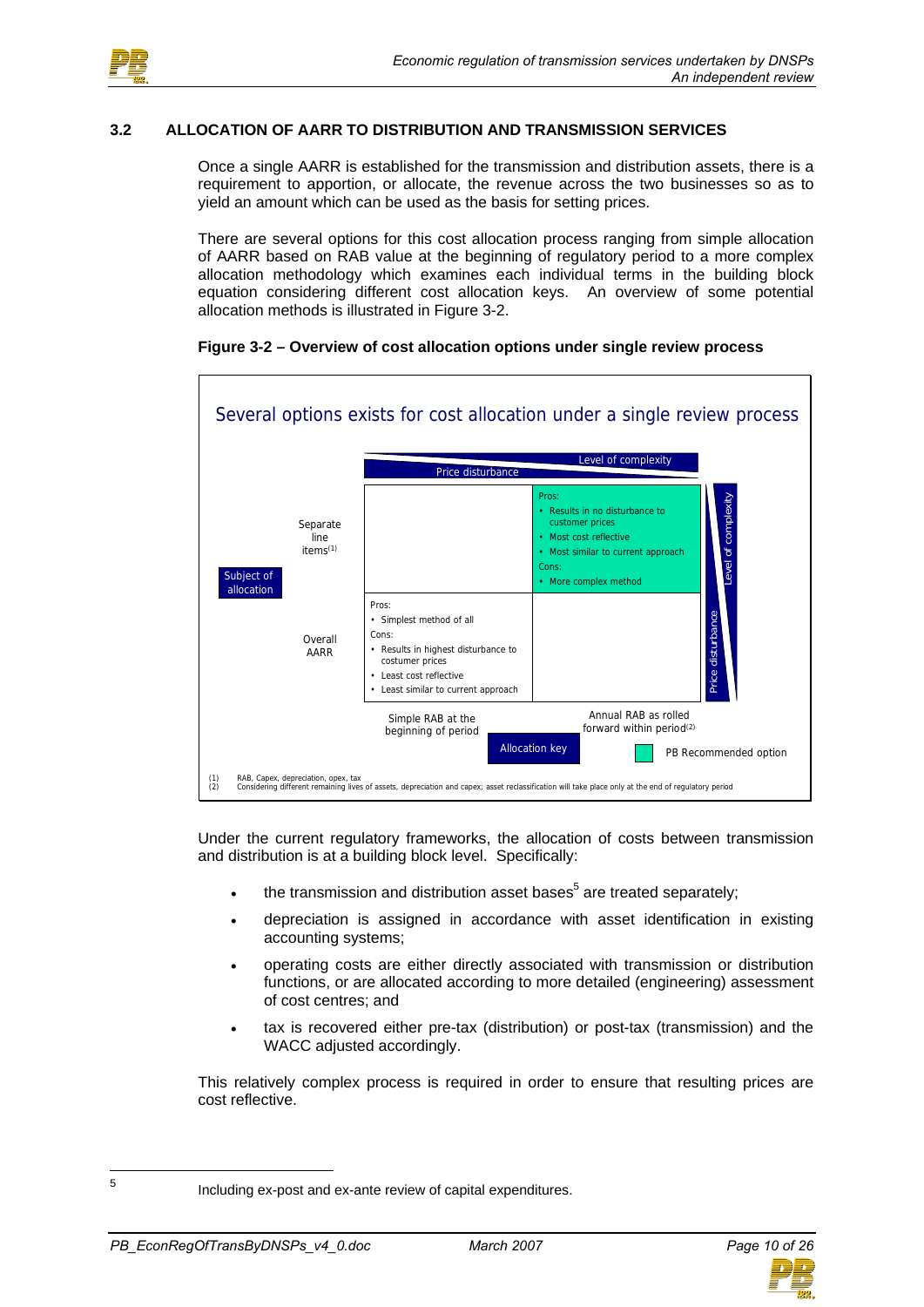

PB has reviewed the potential options and has considered the expected impact on distribution and transmission customer prices<sup>6</sup>. Alternative methodologies result in different allocation of the AARR between transmission and distribution and, therefore, potential changes in customer prices. However, the expectation is that the allocation process would be simplified only to the extent that it would not result in material reallocation of cost between the transmission and distribution businesses (compared to the status-quo).

PB has selected the allocation of opex as an example to illustrate the effects of different allocation approaches. Opex can be allocated according to detailed (engineering) assessment of cost centres (as is presently the case), but as an alternative, opex could be allocated in based on RAB value at the beginning of the period. In making this comparison we have used data from the most recent regulatory reviews for transmission and distribution. This is shown in Table 3-1.

|                     |               | O <sub>plex</sub> <sup>7</sup> | RAB <sup>8</sup> | <b>Opex/RAB</b> |       |
|---------------------|---------------|--------------------------------|------------------|-----------------|-------|
|                     | $\mathsf{sm}$ | % of total                     | $\mathsf{sm}$    | % of total      | $\%$  |
| Transmission        | 121.9         | 7.3%                           | 635.5            | 13.4%           | 19.2% |
| <b>Distribution</b> | 1.548.0       | 92.7%                          | 4.116.0          | 86.6%           | 37.6% |
| Total network       | 1,669.9       | 100.0%                         | 4,751.5          | 100.0%          | 35.1% |

# **Table 3-1 – Allowed operating expenditures and RAB for current regulatory period**

Table 3-1 shows that the allocation of opex based on the current methodology $^9$  results in a significantly different allocation in current regulatory period than would be the case if the allocation was based on RAB value at the beginning of the current period. If RAB at the beginning of the current period would have been selected for the allocation of opex; PB estimates that the AARR for the distribution business would have been (approximately) \$20m (6.6%) per annum lower, while the transmission AARR would have been increased by the same amount.

Therefore, in order to maintain the cost reflective characteristics of prices and to avoid considerable price disturbance, PB recommends that EA continues with the allocation of costs between transmission and distribution at a building block level.

# **3.3 TRANSMISSION AND DISTRIBUTION PRICING**

Transmission and distribution pricing, including the allocation of costs to customer prices, will remain unchanged under the proposed framework.

Due to significant differences in transmission and distribution pricing principles any changes in these processes would lead to unacceptably high customer price disturbances.



<sup>—&</sup>lt;br>6 Selection of the allocation methodology has no impact on overall regulated revenues of the integrated transmission and distribution business.

 $7 \mu$  Aggregate opex for the current regulatory period (July 2004 to 30 June 2009).

<sup>8</sup> **Initial RAB at the beginning of current regulatory period.** 

 $\overline{9}$ Based on engineering assessment of each cost centre.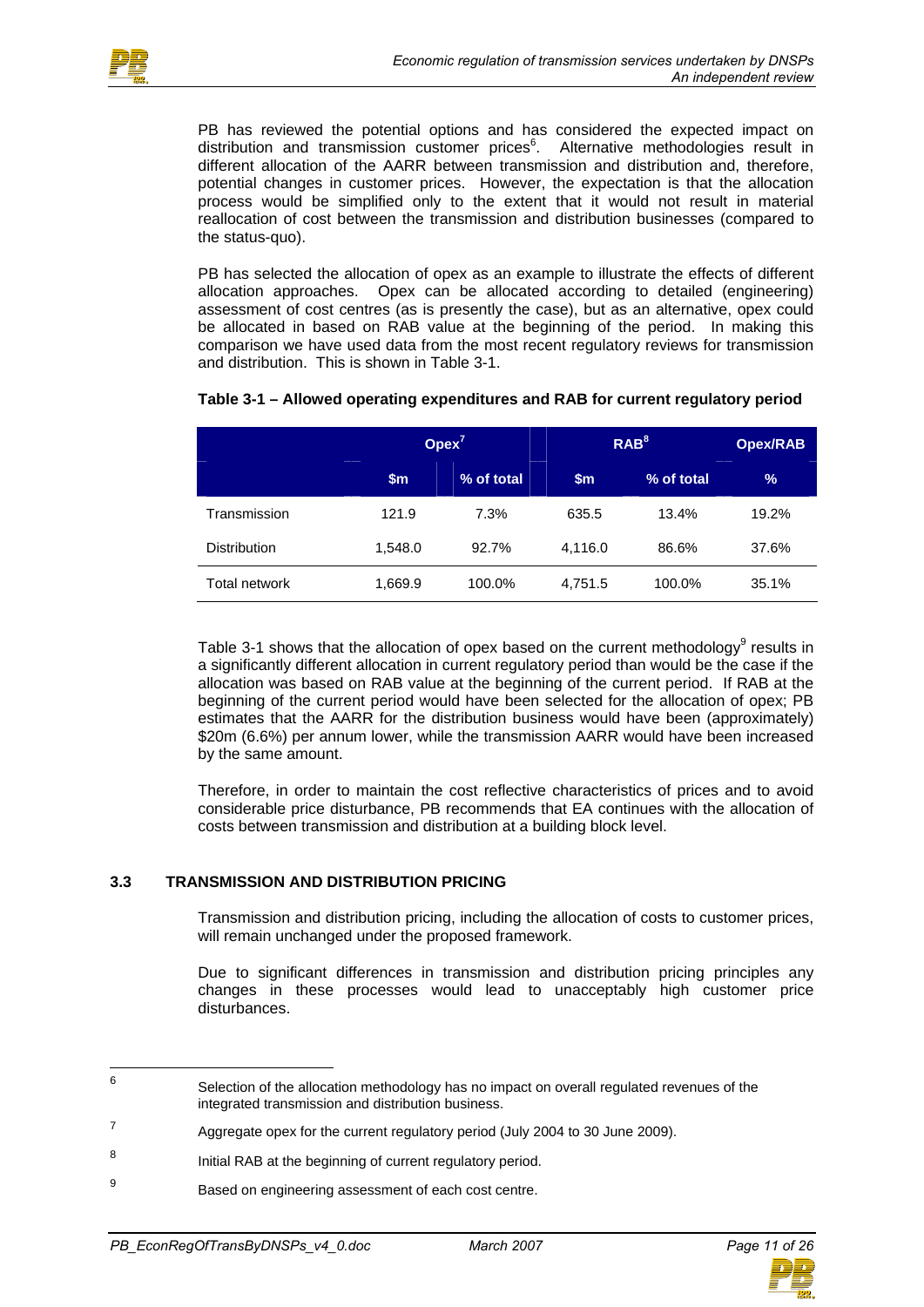



- EA's 132kV parallel network<sup>10</sup> is currently modelled by Transgrid as part of the full transmission network supplying the entire state of NSW. As a result 50% of the allowed transmission revenues for shared assets are retrieved using a postage stamp price while 50% are apportioned on a locational basis.
- On its subtransmission network EA uses the transmission cost allocation method. However for the sub-transmission network EA uses a 100% locational apportioning.

EA has modelled the price impact resulting from the potential application of distribution cost allocation principles<sup>11</sup> to its transmission network. The results of this analysis are shown on Figure 3-3.

## **Figure 3-3 – Overview of potential price changes**



Currently because of the cross flows of electricity passing between EA's and Transgrid's networks, about \$20m of EA's transmission revenues are received from other DNSPs. The application of distribution pricing to EA's transmission network would mean that the \$20m previously retrieved from other DNSPs would be retrieved from EA tariff customers. Therefore the application of distribution pricing to EA's transmission network would lead to circa  $0.5\%$  P<sub>0</sub> price increase for tariff customers.



 $10$ Transmission network

<sup>11 100%</sup> locational apportioning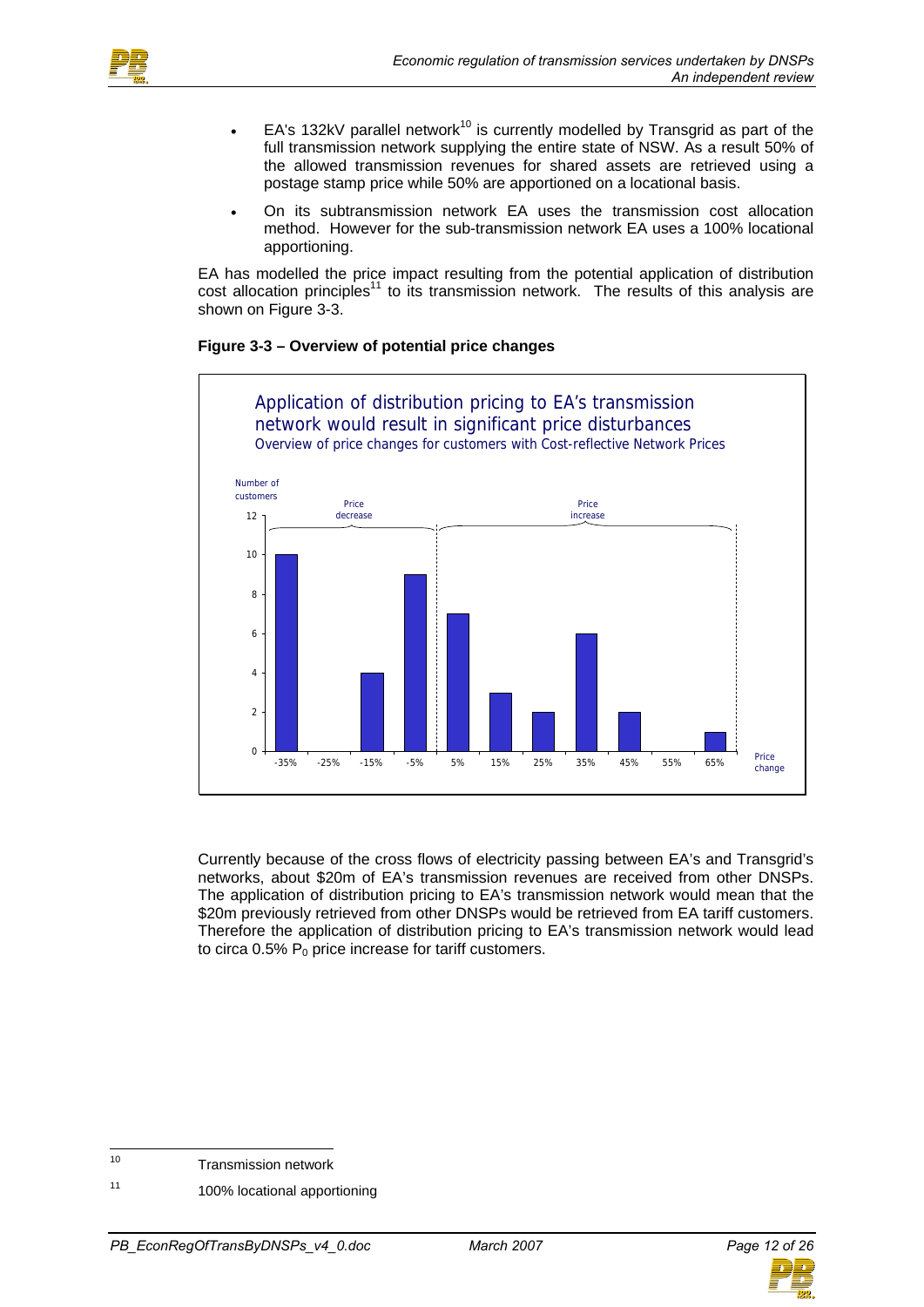

# **4. ANALYSIS OF IMPACT ON END-USER PRICES**

This section explores the possible impact on regulated revenues (and customer prices) – for both transmission and distribution – of establishing a single regulatory process.

#### **4.1 IMPACT ON REGULATED REVENUES OF THE INTEGRATED BUSINESS**

Under a single regulatory review, the (total) AARR would be based on the same building block approach as is currently used in both transmission and distribution regulatory reviews. The AARR would be determined as the sum of return on RAB, depreciation, efficient operating costs and tax $12$ .

In order to estimate the potential impact of the proposed change on the regulated revenues of the entire EA business, PB has analysed the differences between (i) determining the building-block elements under current transmission and expected distribution revenue framework; and (ii) under the proposed single regulatory framework for the network.

- under the proposed approach there are no differences in depreciation and efficient operating expenses;
- expected tax is a function of all the other building block elements, i.e. tax remains unchanged unless there is a change in the sum of all the other building block elements;
- with regard to the asset base, the transmission regulatory framework allows for inclusion of contingent projects into the RAB. Conversely, neither the current nor the expected distribution regulatory framework (formally) recognises the concept of contingent projects $^{13}$ .
- the process of calculating the WACC is expected to be practically identical for transmission and distribution price determination. However. there appears to be some differences in the determination/quantification of some input parameters into WACC calculation. Recognising the potential for impact on regulated revenues, PB has undertaken some high-level analysis of potential changes in WACC inputs with a view to establishing the likely materiality. Our analysis is set out below.

#### **4.1.1 Calculation of WACC for the transmission business**

The Section 6A.6.2 of National Electricity Rules defines the calculation methodology of WACC for transmission businesses and also provides some of the values of the input parameters for the calculation. The parameters predefined in the Rules are as follows.

- equity beta: 1;
- market risk premium: 6.0%;
- gearing: 60%;
- nominal risk free rate: indicative mid rates of annualised yield on Commonwealth Government bonds with a maturity of 10 years as published by Reserve Bank of Australia; and

 $12<sup>12</sup>$ Assuming post-tax WACC also for distribution.

<sup>13</sup> It is, however, expected that an equivalent to this will need to be established for distribution businesses in order to provide for any material changes, for example, those related to asset condition or unexpected load requirements.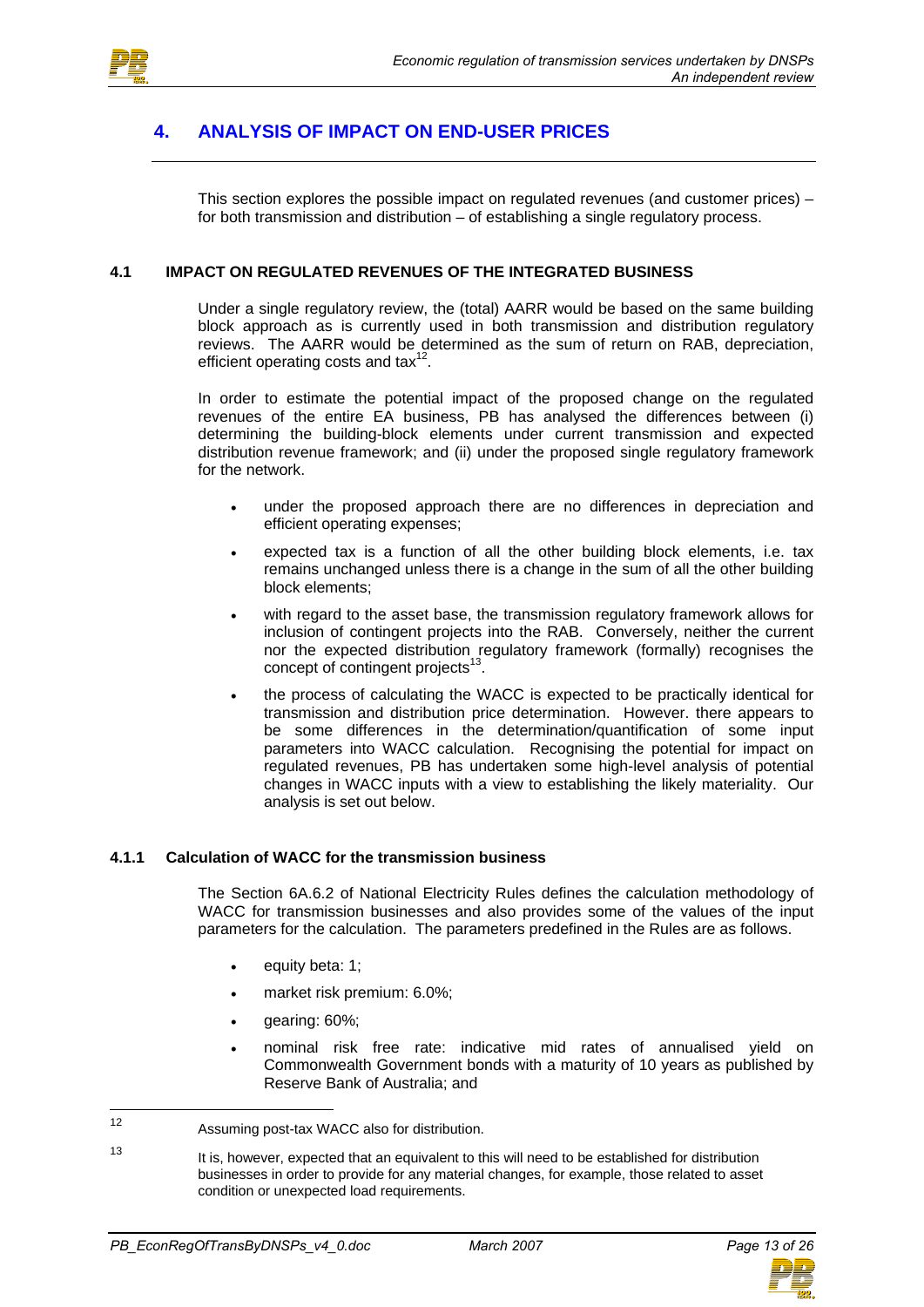

• debt risk premium: margin between 10 year commonwealth annualised bond rate and the observed annualised Australian benchmark corporate bond rate for corporate bonds which have BBB+ credit rating from Standard and Poors and a maturity of 10 years.

## **4.1.2 Calculation of WACC for distribution business**

WACC for the distribution business is expected to be calculated based on the same formula as for the transmission business. The formula is illustrated in Figure 4-2. Both methodologies assume a *post-tax nominal* WACC. The key difference is that for distribution services, the current Rules do not specifically set any of the parameters. These are expected to be determined during the distribution price determination process.

The WACC parameters for transmission and distribution businesses in NSW, as determined by the ACCC and IPART respectively, for the most recent price determination are given in Table 4-1.

| <b>Parameters</b>        | <b>Transmission</b> | <b>Distribution</b> |
|--------------------------|---------------------|---------------------|
| Nominal risk free rate   | 5.98%               | 5.90%               |
| Market risk premium      | 6.00%               | 5.00-6.00%          |
| Debt margin              | 0.90%               | $0.9 - 1.1%$        |
| Gearing (debt to assets) | 60%                 | 60%                 |
| Tax rate                 | 30%                 | 30%                 |
| Equity beta              | 1.00                | $0.78 - 1.11$       |
| post-tax nominal WACC    | 11.98%              | $9.8 - 12.6%$       |

#### **Table 4-1 – Comparison of input parameters for WACC calculation**

The regulator applying the Rules for distribution services has discretion to choose a rate of return within the WACC range which achieves in its view, an appropriate balance between the Rules objectives. There is no requirement for the input parameters for distribution WACC to be equal to the input parameters for the transmission WACC calculation. On the contrary, it can be expected that some parameters would be different, which theoretically could result in very different rates of return for transmission and distribution businesses.

Although it is understood that input parameters may differ, to allow quantification of the potential impact of a single regulatory review on regulated revenues, PB has made the following assumptions:

- The input parameters for the calculation of transmission and distribution WACC will be equal with the exception of the debt margin.
- As financial markets perceive higher credit risks associated with distribution companies than with transmission businesses, the yield of corporate bonds for distribution businesses needs to be higher to attract investors. Therefore, as the debt margin is directly related to the difference between the yields of corporate and government bonds, it is reasonable to expect that a higher debt margin will be used in the calculation of WACC for distribution business.

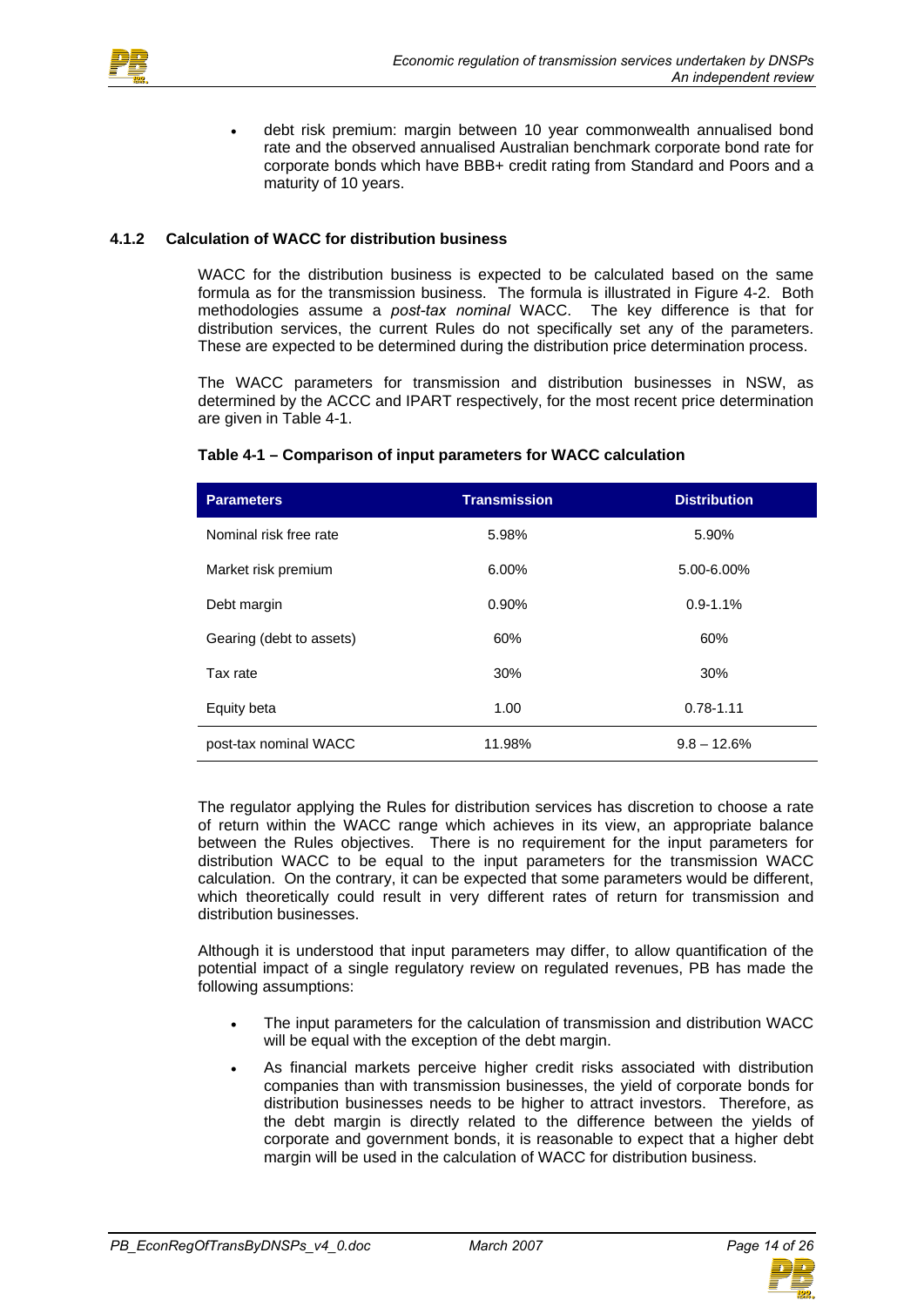

• For the estimation of the debt margin for a distribution business, PB has assumed a credit risk of 'BBB' as rated by Standard and Poors.

#### **4.1.3 Impact of WACC on regulated revenues**

We have assumed that a single regulatory review process for a company which is predominantly a distribution company (as in the case of EA) would use of a distribution business WACC for all network assets (distribution plus transmission). In this section of the report we attempt to quantify the potential change in regulated revenues resulting from the application of a single (distribution) WACC.

As described above, in order to make a qualified comparison and quantify the potential impact of the single regulatory review on EA's regulated revenues, PB has assumed the same input parameters for both the distribution and transmission WACC calculation with the exception of the debt margin. The debt margin for the transmission business assumes the yield of a corporate bond having a BBB+ credit rating while the distribution business debt margin assumes the yield of a corporate bond with BBB credit rating. The debt margins of corporate bonds, as published by Reserve Bank of Australia (RBA), are illustrated in Figure 4-1.

#### **Figure 4-1 – Debt margin estimates for transmission and distribution businesses**



As shown on Figure 4-1, the average debt margin for a 'BBB' rated company is around 90 basis points or 0.9%. Even though debt margins for 'BBB+' rated corporations are not published by RBA it is not unreasonable to expect that these would average above the debt margin of 'A' rated companies, but below the debt margins of 'BBB' rated companies. PB has assumed 75 basis points or 0.7% debt margin for an average BBB+ rated company. Figure 4-2 shows the calculation of the WACC for a transmission and distribution business. As described above all the input parameters are the same other than the debt margins which is estimated at 0.9% for distribution business and 0.75% for transmission business.

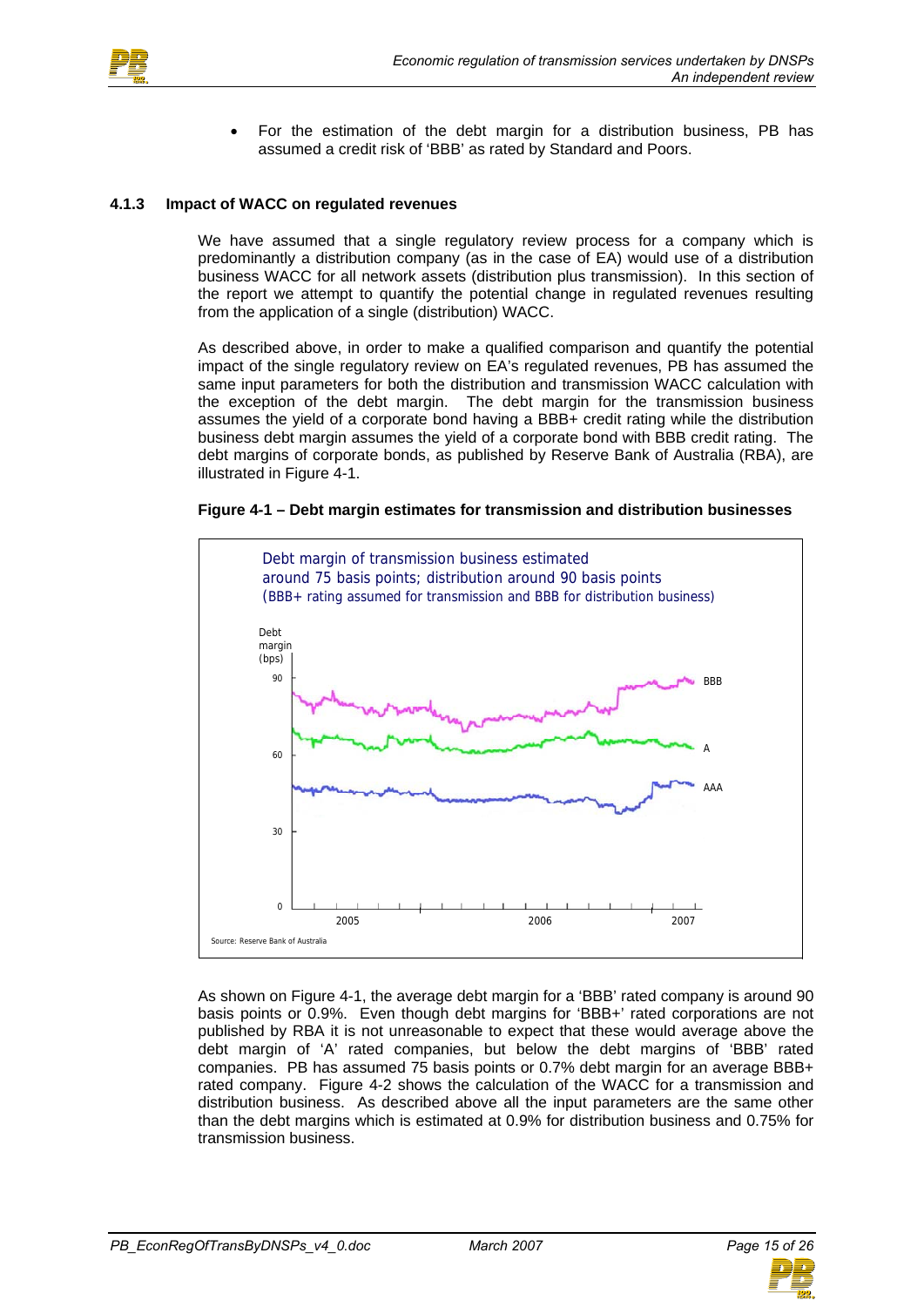

#### **Figure 4-2 – WACC calculation for a transmission and distribution business**

Around 6 basis points difference between WACC for EA's transmission and distribution business …



- Estimate of risk premium for a BBB+ corporate bond with 10 year duration
- (4) Estimate of risk premium for a BBB corporate bond with 10 year duration

Source: RBA, ASX, Chapter 6A of NER, PB analysis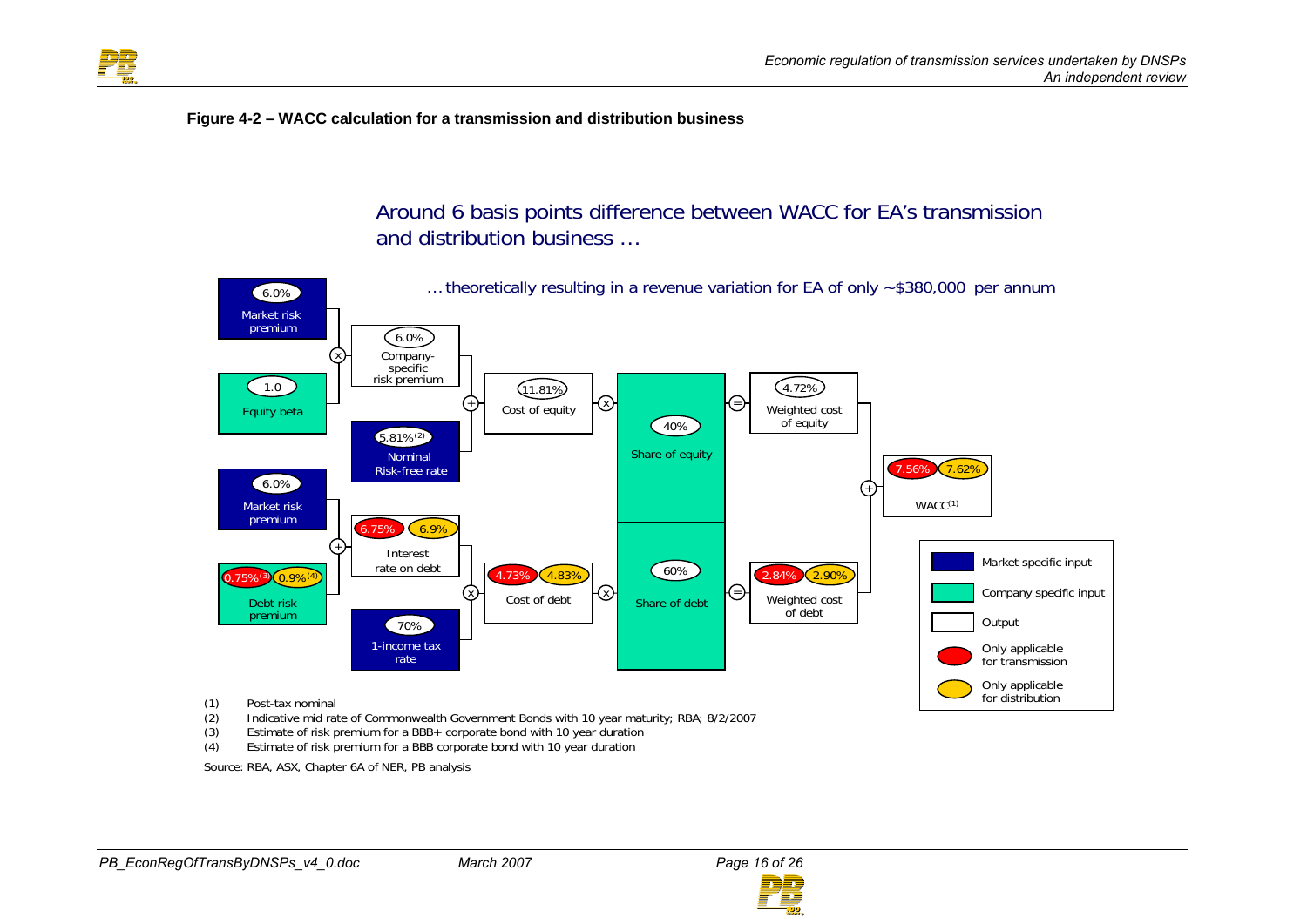

Calculation results in only 0.06% difference between the distribution and transmission WACC. Applying this  $0.06\%$  to the transmission asset base of  $EA^{14}$  would imply a variation in total (distribution and transmission) regulated revenue of around \$380,000 per annum. This represents approximately 0.045% of the combined EA regulated revenue<sup>15</sup>.

Whilst this variation would not appear to be material, this could be corrected under a single regulatory framework through the application of an average debt margin for distribution and transmission business (weighted according to the respective RAB).

Furthermore this variation would need to be weighed against:

- The likely outcome that parameters other than debt margin will change under a distribution regime (as described in Section 4.1.2).
- Market benefits from the simplification of regulatory processes.
- Impacts from movement in capex incentive arrangements<sup>16</sup>
- Impact from movement in incentive arrangements for service standards $17$

### **4.2 IMPACT ON CUSTOMER PRICES**

Assuming no differences in the allocation methodology, and unchanged processes for the setting of transmission and distribution prices, the impact of the single regulatory review on customer prices will be immaterial.



 $14$ \$635.5m opening asset base at the beginning of present regulatory period.

<sup>15</sup> Based on allowed revenues per annum (2004-2009 period) of \$24m for transmission and \$826m for distribution.

<sup>16</sup> Contingent projects and general re-openers

<sup>&</sup>lt;sup>17</sup> It is unlikely that there will be any service standard incentives for distribution services while EA has advised that the financial incentives for transmission service standards amounted to \$0.639m in 2005 and \$0.456m in 2004.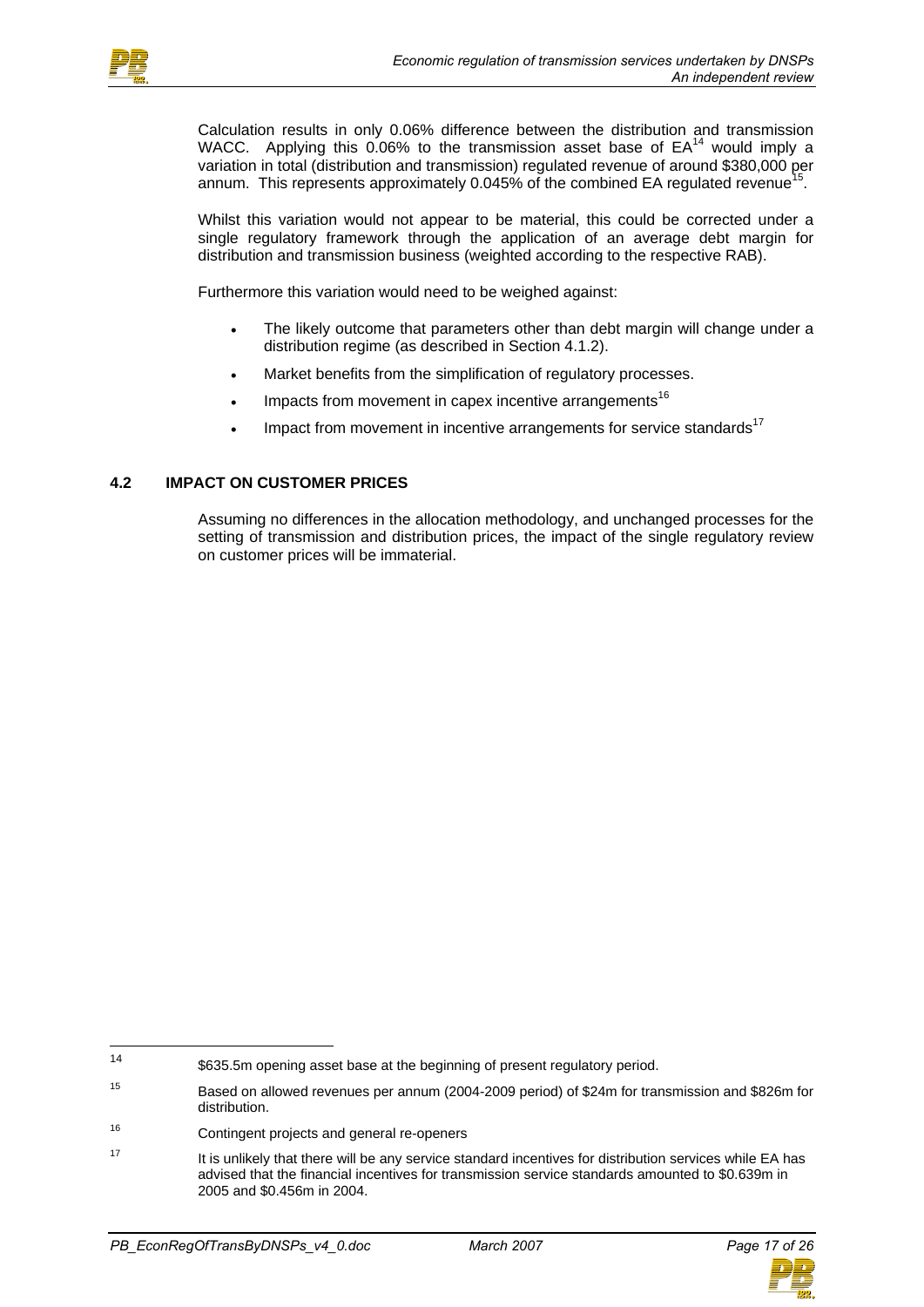



# **5. CONCLUSION**

The overall aim of this assignment by PB has been to undertake an independent review of current regulatory practice and to assess whether the benefits of moving to a single determination for EA's entire network outweigh any adverse market or customer effects.

As part of this review PB has undertaken an independent review of EA's existing processes associated with transmission and distribution price determinations and has identified the potential process efficiency gains which might be realised in the event that a single regulatory review process is adopted.

PB has also explored the processes associated with developing transmission and distribution prices in the context of a single network regulatory review process. Our conclusions are set out below.

#### *The introduction of a single regulatory review would increase process efficiency and reduce costs – both for the regulator and the network business*

The introduction of a single regulatory review process for distribution businesses having a minority of assets deemed *transmission* (by virtue of the Rules definition), would result in the elimination of procedural duplications and a simplification of the processes. This, in turn, would increase process efficiency and lower costs – both for the businesses and for the regulator.

#### *The opportunities for rationalisation of the price setting processes are limited and any changes to pricing may result in significant customer price disturbances*

The processes for determining customer prices for distribution and transmission are different. Price incentives for typical transmission and distribution customers are also very different as a result in notable differences in both cost allocation principles and the structure of final price tariffs. The opportunities for rationalisation and simplification of the price setting processes are, therefore, somewhat limited. Moreover, any changes in pricing processes could lead to unacceptably high customer price disturbances.

PB understands that transmission and distribution pricing, including the allocation of costs to customer prices, will remain unchanged under the proposed framework.

#### *EA should continue with its current principles of revenue allocation to avoid customer price disturbance*

There are a number of alternatives for the allocation of revenues between distribution and transmission but in order to maintain the cost reflective characteristics of prices and to avoid considerable price disturbance, PB recommends that EA continues with the allocation of costs between transmission and distribution at a building block level.

#### *There will be no impact on customer prices, nor on the financial position of EA, as a direct result of the proposed single review process, other than the potential effects of a change in WACC*

If the business continues with its present pricing methodologies, and assuming that the regulator aligns its approach to the regulation of transmission and distribution services (e.g. a *post-tax nominal* WACC and an *ex-ante* treatment of investment), then PB's preliminary analysis confirms that there will be no impact on customer prices. The main impact on the financial position of the business will be a potential change in WACC.

#### *The impact of applying a distribution WACC to EA's transmission assets is likely to be negligible and could anyway be easily corrected if required*

PB believes that it is reasonable to expect that the only difference in the input parameters for a 'distribution WACC' compared to a 'transmission WACC' will be associated with debt margin. Our preliminary analysis shows that the application of the distribution WACC to

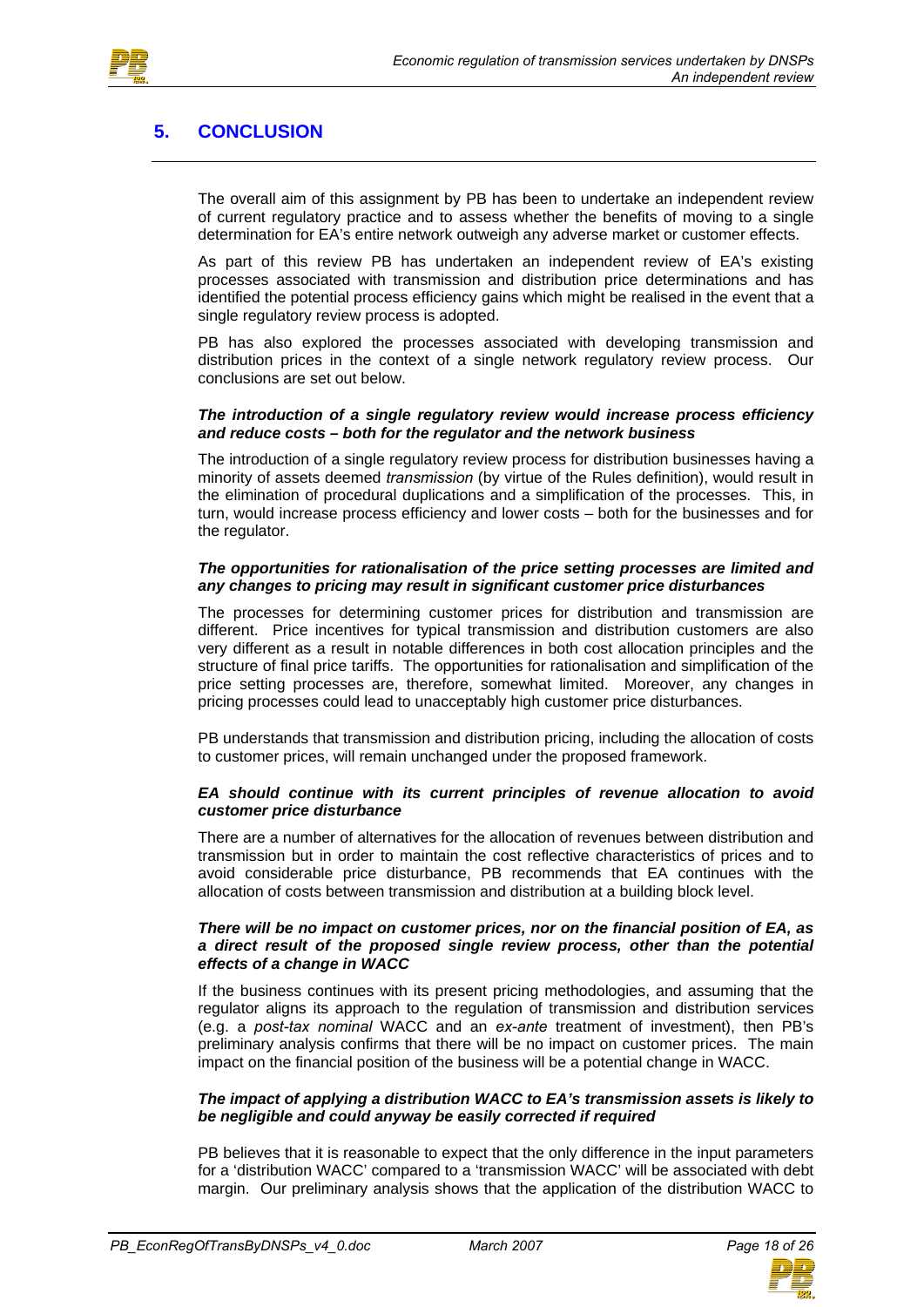

the transmission business would result in a variation in total (distribution and transmission) regulated revenue of around \$380,000 per annum. This represents less than 0.05% of the combined EA regulated revenue

Whilst this variation would not appear to be material, it could easily be corrected under a single regulatory framework through the application of an average debt margin for distribution and transmission business (weighted according to the respective RAB).

*The potential change in WACC should be weighed against the potential change of the parameters other than debt margin, market benefits from the simplification of regulatory processes, impacts from movement in capex incentive arrangements and impact from movement in incentive arrangements for service standards.* 

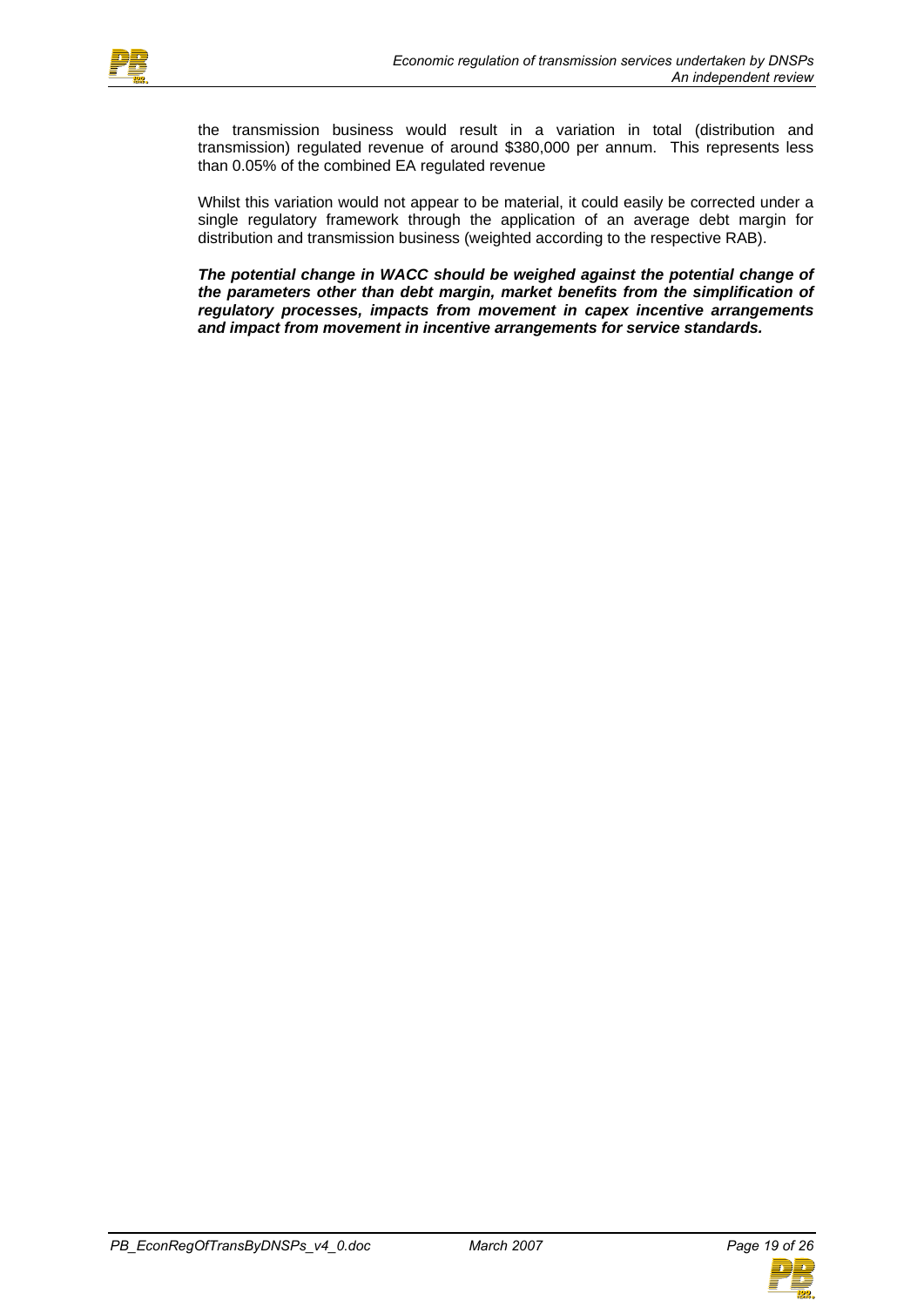

# **APPENDIX A**

# **Revenue determination and cost allocation**

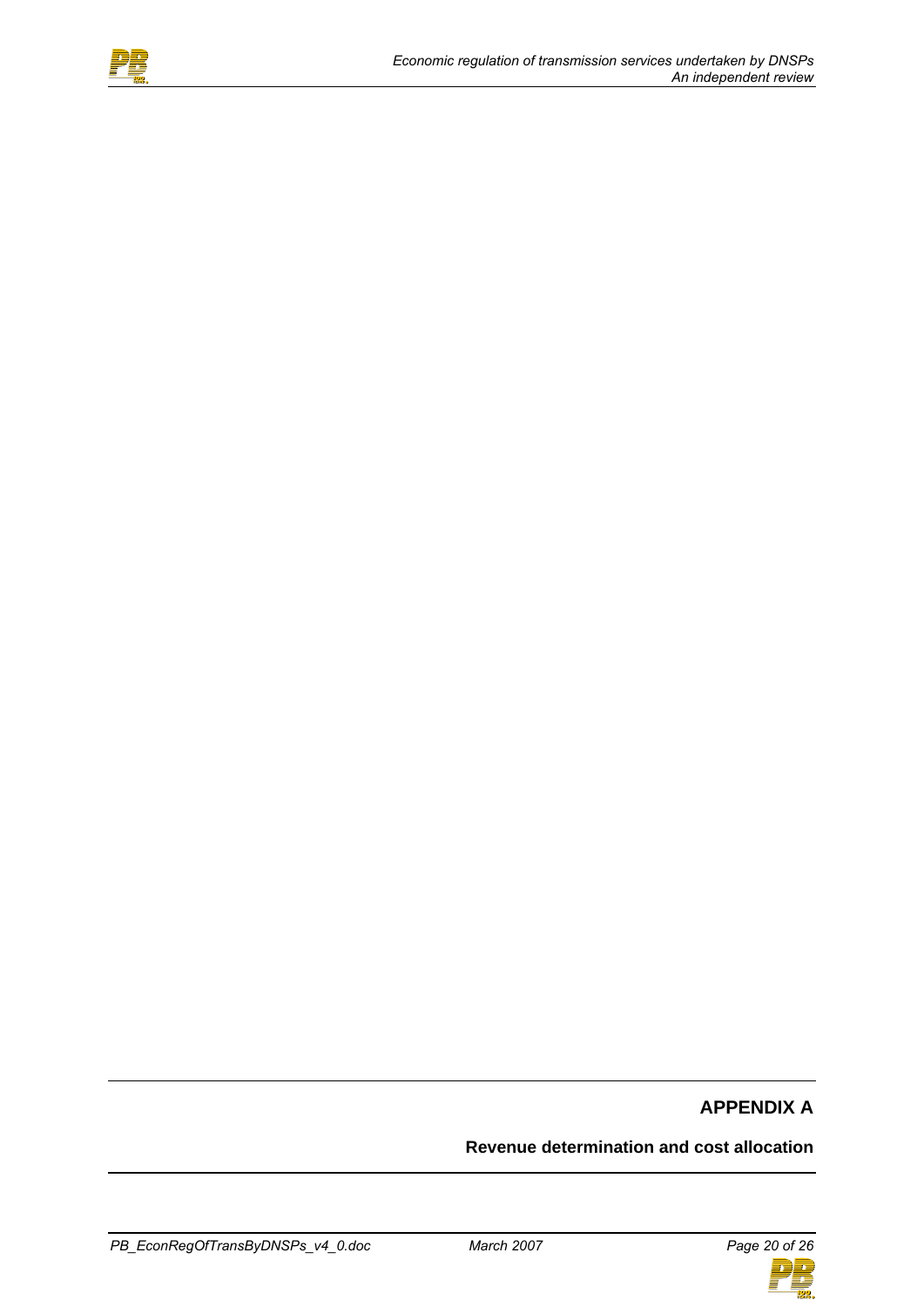

This section provides an overview of the revenue determination and cost allocation processes for transmission businesses. As described above, under the present framework EA, is subject to two separate regulatory reviews which are preceded by an allocation of regulatory asset base and capex and opex expenses, between distribution and transmission.

# **A.1 TRANSMISSION SERVICES**

Transmission services are subject to a *revenue cap<sup>18</sup>* approach, as set by the Rules. Under the present framework a total revenue allowance is determined based on the building block approach<sup>19</sup>. Using this approach a decision is made on forward looking costs in relation to the regulatory asset base (RAB), weighted average cost of capital (WACC) and forecast operating and maintenance expenditure (opex). Calculation of maximum allowed transmission revenues is illustrated on Figure A -5-1.





### *Transmission regulatory asset base (RAB)*

The Rules require a determination of the opening value of transmission assets for the calculation of the revenue cap. Firstly, this requires a determination of the value of the transmission asset base at the time of last revenue reset review. Secondly, there is a need to consider any potential reclassification of assets from distribution to transmission (or vice versa). Thirdly, to add to the regulated asset base ('roll-in') the actual investment undertaken following this last review. This opening RAB is then determined in accordance with the following formula.



<sup>18</sup> <sup>18</sup> As opposed to a *price cap* approach which is applied to distribution businesses.

<sup>19</sup> The 'building block' model approach consists of two equations: the revenue equation and the asset base roll forward equation. These two equations are used to determine the allowed revenue stream for the regulated business. The approach aims to ensure that the present value of the allowed revenue stream is equal to the present value of the cost stream.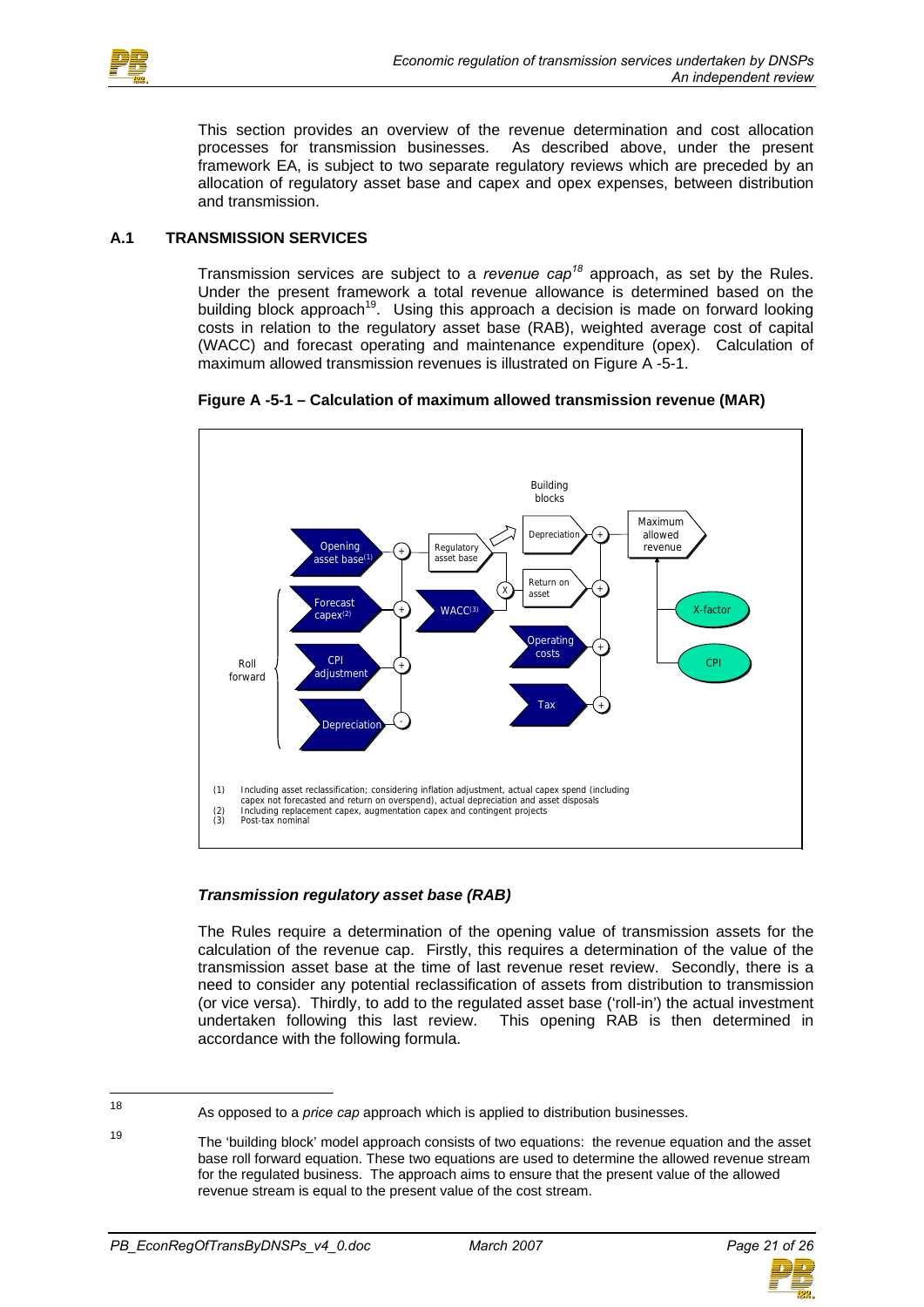



*Opening RAB* + *Forecast Capex - Depreciation* + *Indexation* = *Closing RAB*

Forecast capex includes replacement capex, augmentation capex, plus any contingent projects. The consideration of any investment associated with contingent projects is subject to pre-determined "triggers". When a trigger event occurs, the network service provider (e.g. EA) is required to undertake further process.

# *Transmission Weighted Average Cost of Capital (WACC)*

The WACC is established through the application of a risk-adjusted rate of return which would be required by investors in commercial enterprises facing similar business risks. For the purpose of revenue cap determination, a post-tax nominal WACC is being used. The WACC formula is:

$$
WACC = r_e \cdot \frac{E}{V} + r_d \cdot \frac{D}{V} ;
$$

where:

- *re* is the required rate of return on equity (or cost of equity
- $r_d$  is the cost of debt
- *E* is the market value of equity
- *D* is the market value of debt
- *V* is the market value of equity plus debt

Required rate of return on equity *re* is calculated as:

$$
r_e = r_f + \beta_e (r_m - r_f) ;
$$

where:

- *rf* is the expected risk-free rate of return (usually based on government bond rates of an appropriate tenure)
- *(rm-rf)* is the expected market risk premium (MRP) which measures the return of the market as a whole less the risk free rate for the same period
- *βe* is the systematic risk (equity beta) of the individual company's equity relative to the market

Cost of debt  $r_d$  is the sum of the risk-free rate of return  $r_f$  and debt margin  $d_m$ .

### *Forecast operating and maintenance expenditure (Opex) for transmission*

Most recent actual operating expenditures are used as the basis for the opex allowance. In order to calculate the allowance, adjustments are made for the following:

- identified efficiencies;
- any reclassification of assets;
- expected growth; and any changes in the cost allocation framework.

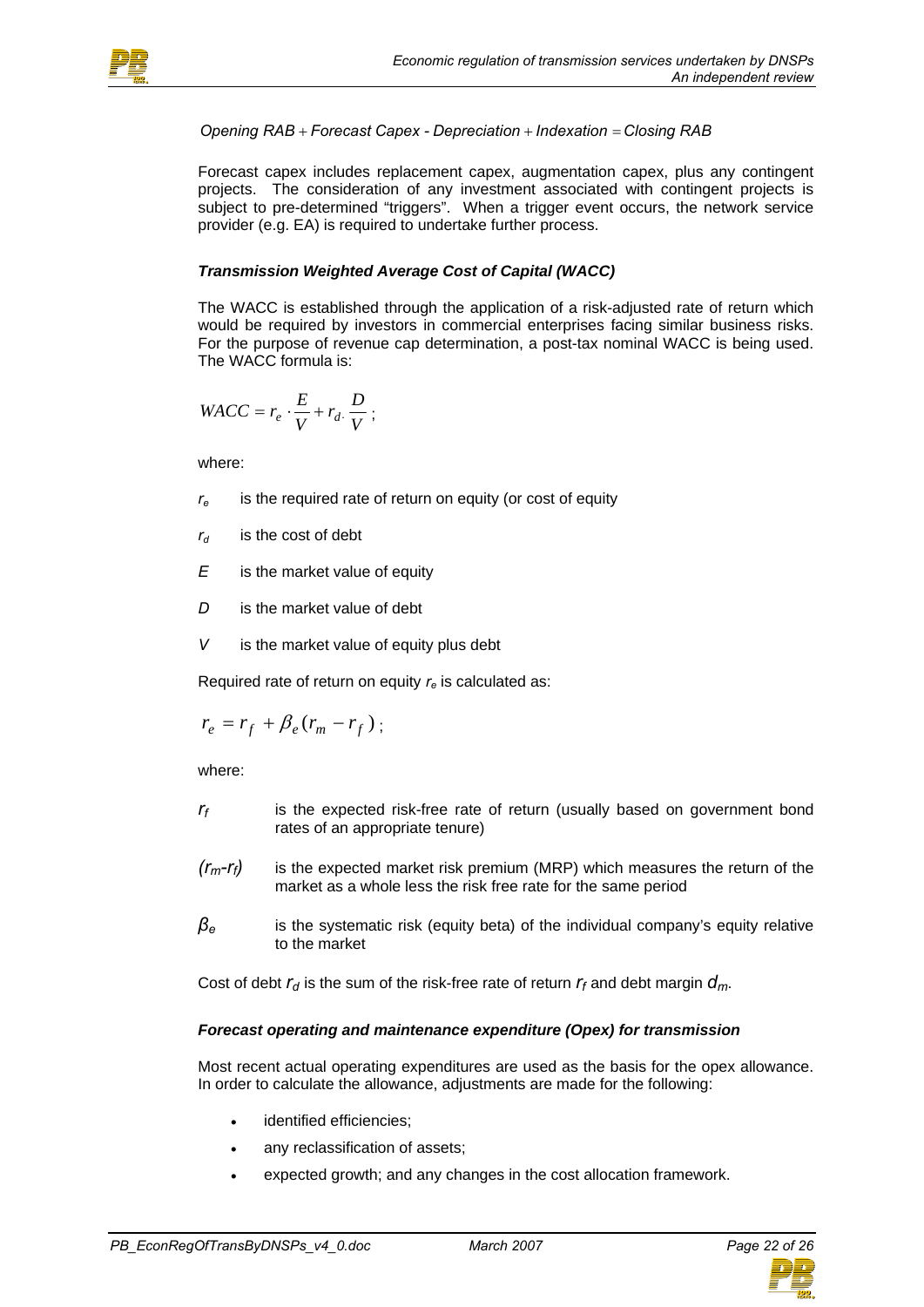

# **A.2 DISTRIBUTION SERVICES**

Distribution tariffs are regulated through the application of a weighted average *price cap20*. The weighted average price cap operates by restricting the (weighted) average change in the distribution prices<sup>21</sup> to a limit which is determined by a weighted average price cap control formula. Below is an excerpt from the IPART document 'NSW Electricity Distribution Pricing 2004/05 to 2008/09, Final Report (Section 3.3.1, page 16). It sets out the basis formula used as the basis for the determined of the weighted average price cap associated with EA's distribution assets.

The formula for Year *t+1* is given by the following:

 $\sum_{i=1}^{n} \sum_{j=1}^{n} p_{ij}^{t+1} * q_{ij}^{t-1}$ <br> $\sum_{i=1}^{n} \sum_{i=1}^{m} p_{ij}^{t} * q_{ij}^{t-1}$   $\leq 1 + \Delta CPI + X_{t+1} + D_{t+1}$   $i=1,..., n$  and  $j=1,..., m$ .

where:

the DNSP has  $n$  Relevant Prescribed Distribution Service Charges,<sup>19</sup> which each have up to m components:

- $p_{ij}^{t+1}$ is the proposed price for component  $j$  of the Relevant Prescribed Distribution Service Charge i for Year t+1
- $p_{ii}^t$ is the price charged by the DNSP for component  $j$  of the Relevant Prescribed Distribution Service Charge i in Year t (being the Year which immediately precedes Year  $t+1$ )
- $q_{ii}^{t-1}$ is the Audited Quantity of component  $j$  of the Relevant Prescribed Distribution Service Charge i that was charged by the DNSP in Year t-1 (being the Year immediately preceding Year t)
- $D_{t+1}$  is demand management cost recovery factor for Year  $t+1$  calculated to recover certain approved demand management implementation costs and foregone revenue incurred in Year t-1
- $X_{t+1}$  is the allowed real change in average prices from Year  $t$  to Year  $t+1$  of the regulatory control period as determined by the Tribunal, as set out for that DNSP in Annexure 4 of the determination and discussed in chapter 7 of this report
- $\triangle$ CPI is the change in the Consumer Price Index in the 12-month period from January of the Year *t-1* to December of the Year *t*, as compared with the preceding twelve month period (see below).

<sup>21</sup> Includes DUOS tariffs, miscellaneous charges and monopoly fees, and charges for recoverable works for emergency services.



 $20$ 

As opposed to a *revenue cap* approach which is applied to transmission businesses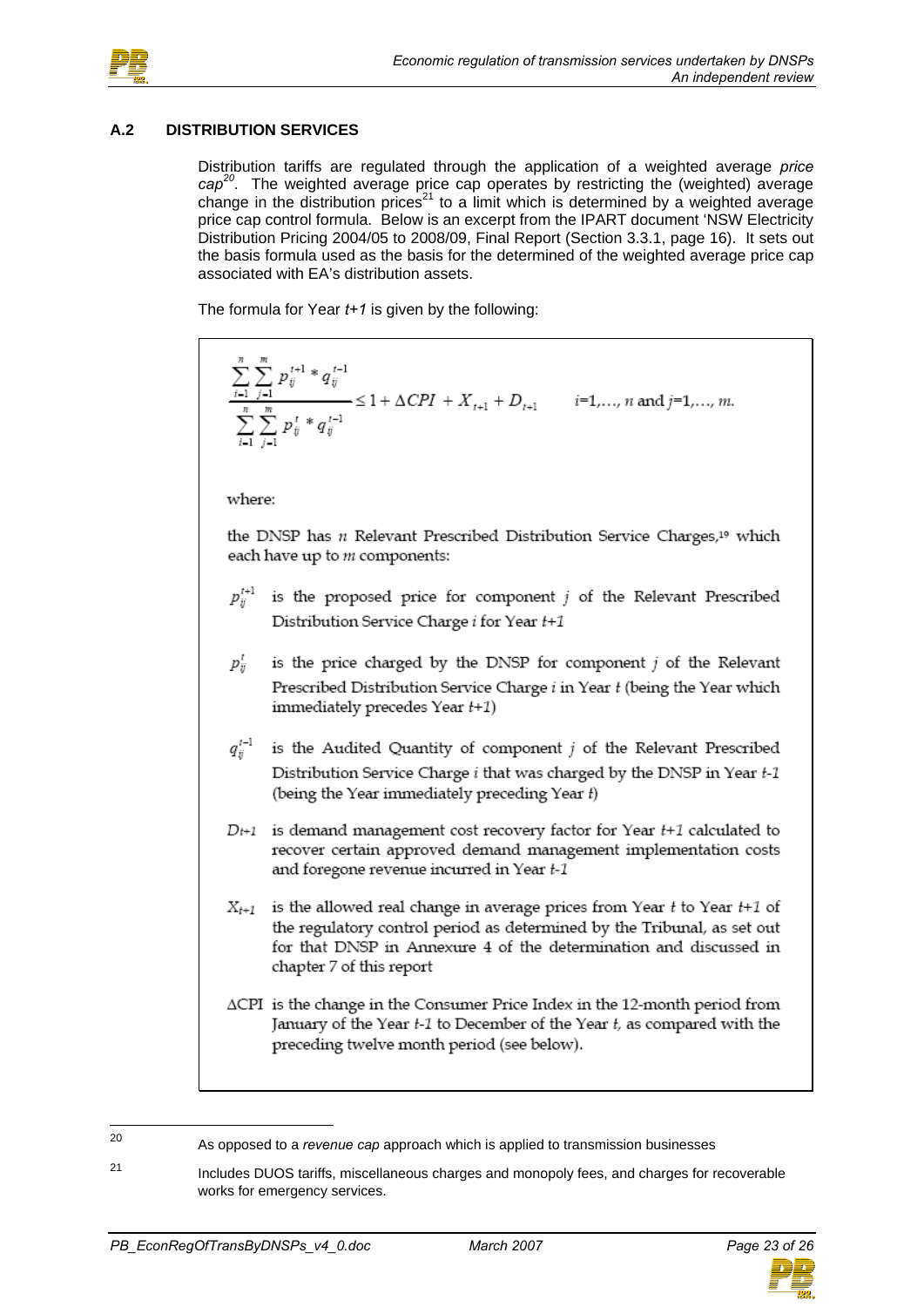

The prices are weighted by the corresponding energy volumes distributed by the distribution business. In setting prices for the forthcoming year (t+1), the distribution business must ensure that the average price change (relative to the prices it is charging in the current year, t) satisfy the constraint given by the formula.

An overview of the weighted average price cap calculation process is illustrated in Figure A-5-2. Since the distribution price cap is based on a *pre-tax real* cost of capital, inflation indexation is not applied as part of the asset roll-forward process.





# *Distribution regulatory asset base (RAB)*

As illustrated in Figure A-5-2 the RAB value is determined by 'rolling-forward' the forecast capital expenditures plus the allowance for depreciation. Under the current *pre-tax real* framework there is no inflation adjustment within the regulatory period.

# *Distribution Weighted average cost of capital (WACC)*

*A pre-tax real* return on capital is used for the purpose of calculating the building block allowance for distribution services. In determining a suitable rate of return within the WACC range, and to reach an appropriate balance, a number of items are considered including the impact on customers, businesses and shareholders. The calculation method for the distribution business WACC is the same as the method described in Appendix A., except for the use of a *pre-tax real* return on capital (as opposed to the application of a *post-tax nominal* return for transmission).

Furthermore, the difference between transmission and distribution WACC is that input parameters used for the calculation of the distribution WACC are not pre-ordained (as in the case of transmission). In the case of distribution, the regulator (IPART) has, to date, had discretion to select an appropriate rate of return within WACC range.

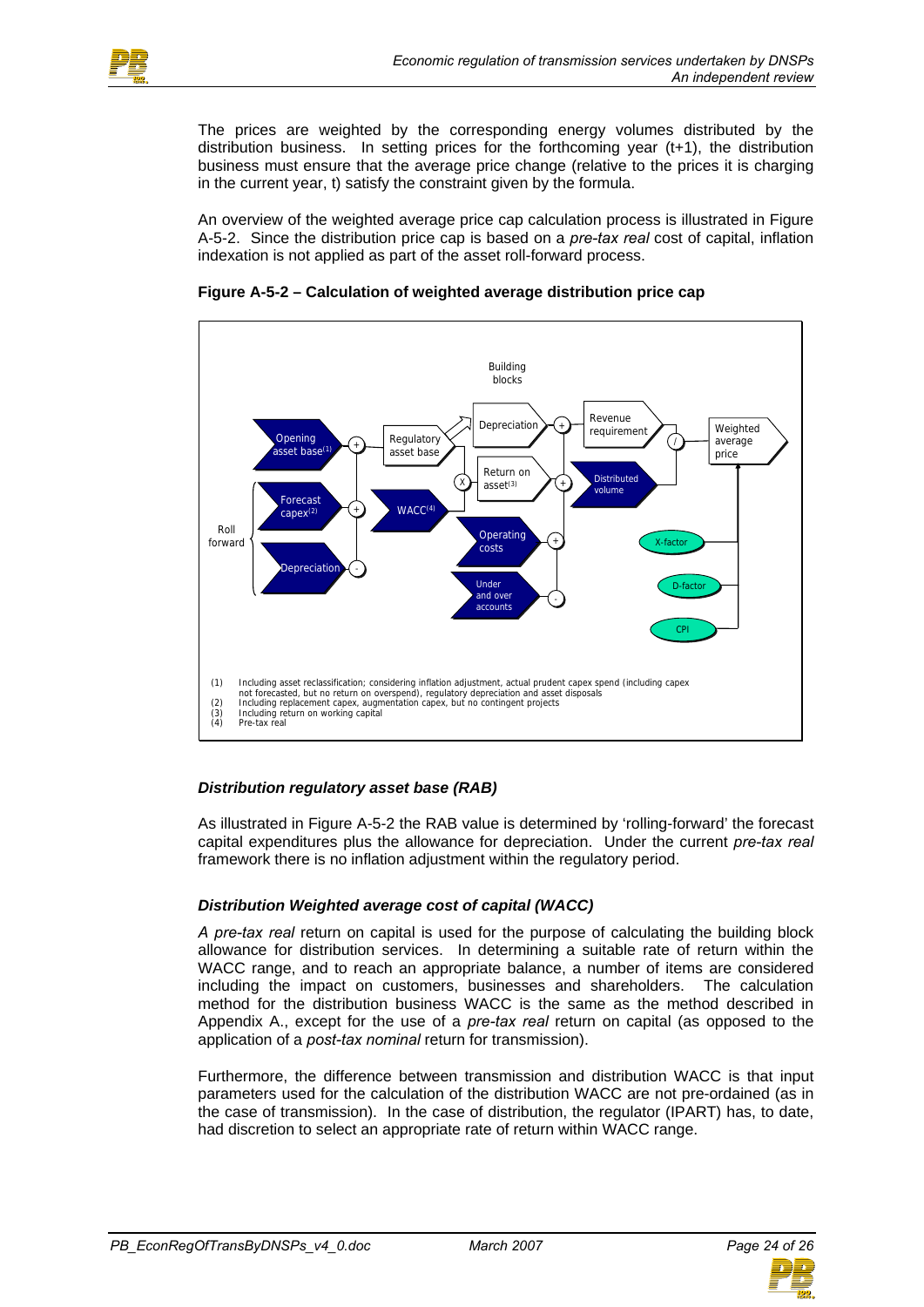

# *Forecast operating and maintenance expenditure (Opex) for distribution*

The determination of efficient operating and maintenance expenditures relies on similar principles and analyses as for transmission.

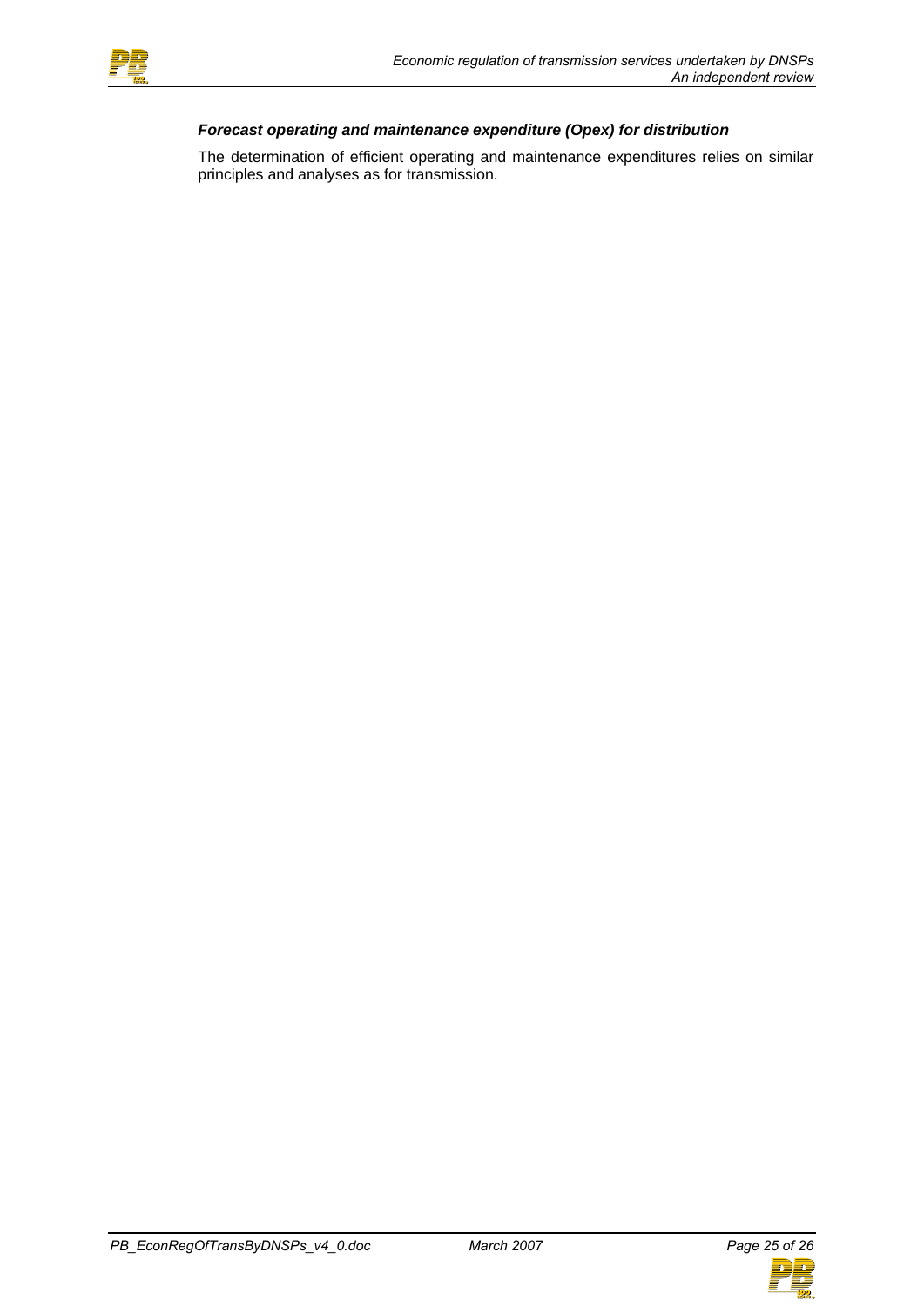

# **APPENDIX B**

**Price setting** 

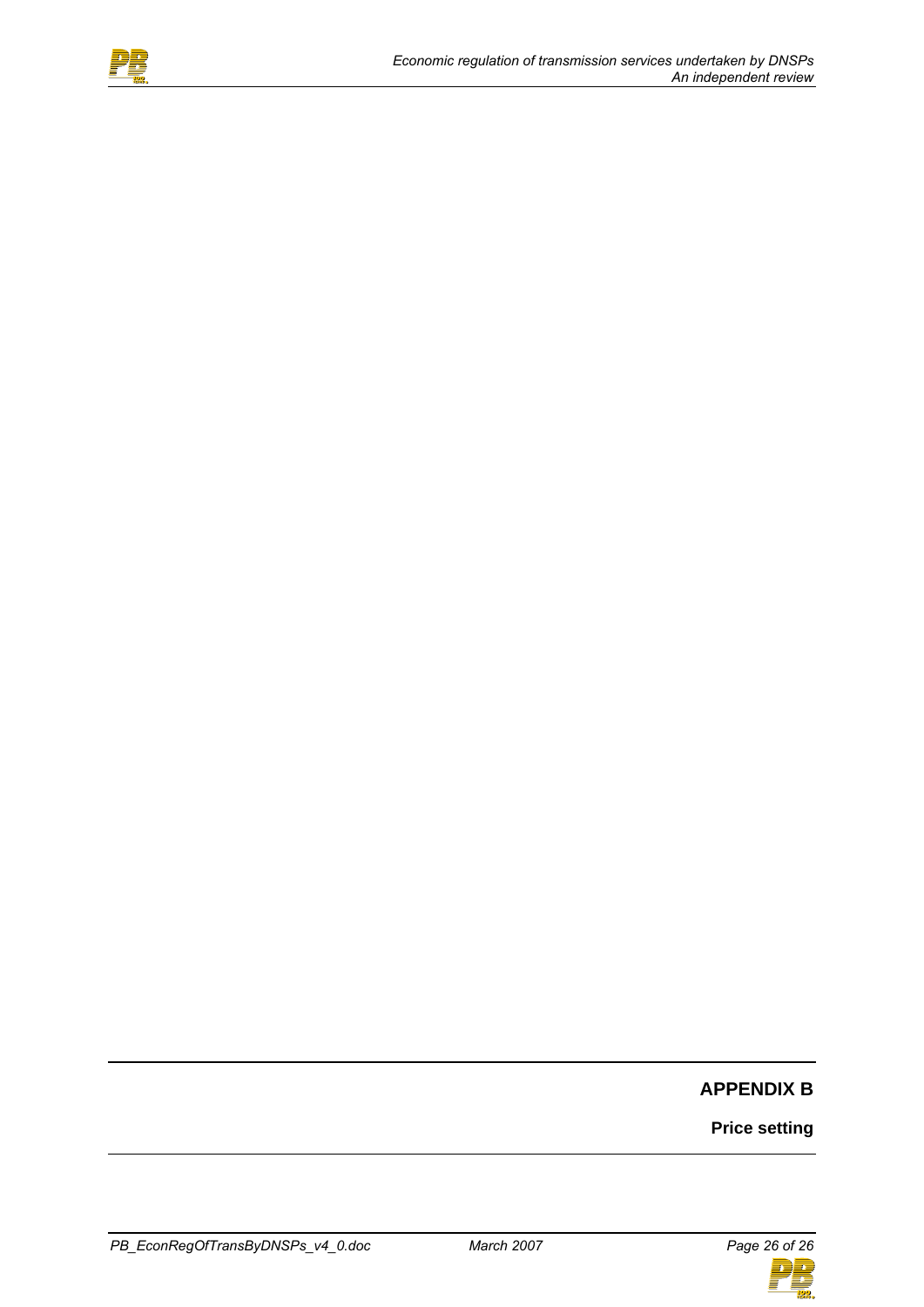

Once the Aggregate Annual Revenue Requirements (AARR) for transmission and distribution services are set there is a need to allocate revenues to network users (customer groups) on a cost reflective basis22. Final customer tariffs – having fixed and variable components – are designed (and set) such as to deliver the required total allowed revenue, based on expected levels of demand.

## **B.1 TRANSMISSION SERVICES**

Pricing principles for Prescribed Transmission Services are described in the Rules<sup>23</sup>. The rules require the AARR for a Transmission Network Service Provider to be allocated to each category of prescribed transmission services in accordance with the attributable cost share for each such category of services. These 'prescribed' services are as follows.

- entry services;
- exit services;
- common transmission services;
- transmission use of system (TUOS) services locational component; and
- TUOS services the adjusted non-locational component.

This allocation results in the Annual Service Revenue Requirement (ASRR) according to the category of service. An example of the allocation of AARR to the prescribed transmission services is shown on Figure B-1.

## **Figure B-1 – Example of allocation of AARR to prescribed transmission services**



The next step is for the annual revenue requirement associated with each individual asset (ARR) to be determined by allocating the ASRR for the (relevant) prescribed transmission



 $22$ The extent to which costs can be recovered on a cost-reflective basis is often constrained by the on-site metering equipment as well as social issues associated with differential pricing within established customer groups.

<sup>23</sup> Section 6A.23.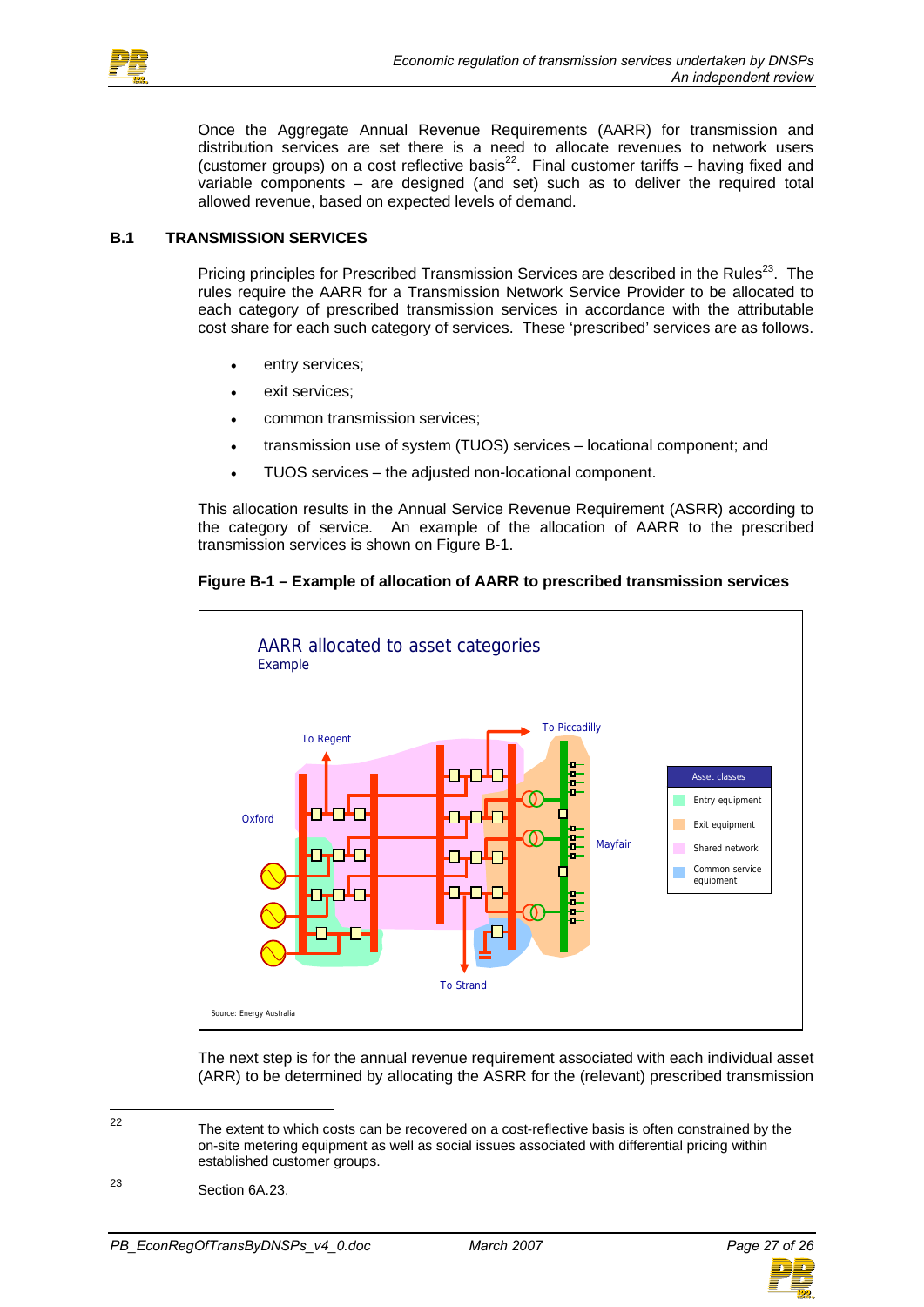

on the basis of the Optimised Replacement Costs (ORC), on a pro rata basis. This described by the following formula:

$$
ARR_{ij} = \frac{ASRR_j \cdot ORC_{ij}}{\sum_{i=1}^{m} ORC_{ij}}
$$

Where:

- *i* is the individual asset
- *j* category of service
- *m* is number of assets in prescribed category of service

The require that the whole of the ASRR for prescribed *entry and exit services* are allocated to connection points. In addition, prices for prescribed entry and exit services must be a fixed annual amount.

Prices on *common services* are required to be set on a 'postage-stamp' basis.

The Rules require that fifty percent of the ASRR for prescribed TUOS services is to be covered by a locational price component and fifty percent by non-locational price component.

Prices for recovering the *locational component* of providing prescribed TUOS services are required to be based on demand at times of greatest utilisation of the transmission network (i.e. the time at which network investment is most likely to be contemplated). A software tool (T-Price) is used to determine the allocation of the locational price component to connection points. The following approach (algorithm) is applied:

- each connected load is supplied by each connected generator in the network in turn;
- the component of power flow on each line required to supply each load (for each connected generator scenario) is calculated and costs are allocated according to these flow components; and
- the component of flow on each line required to supply each load is calculated

Prices for recovering the adjusted *non-locational component* of prescribed TUOS services are required to be set on a postage-stamp basis.

## **B.2 DISTRIBUTION SERVICES**

For its large distribution customers, EA applies a cost-reflective network pricing (CRNP) approach similar to that used for transmission pricing. In general, customers with demand over 10MW have individually calculated prices and individual distribution loss factors.

For smaller customers, average pricing is applied for each of a small number of customer tariff classes. Average prices can vary with geographic area and customer type. The sophistication of these prices largely depends on the type of metering equipment installed. An overview of NSW distribution customer's metering arrangements is shown in Table B-1.